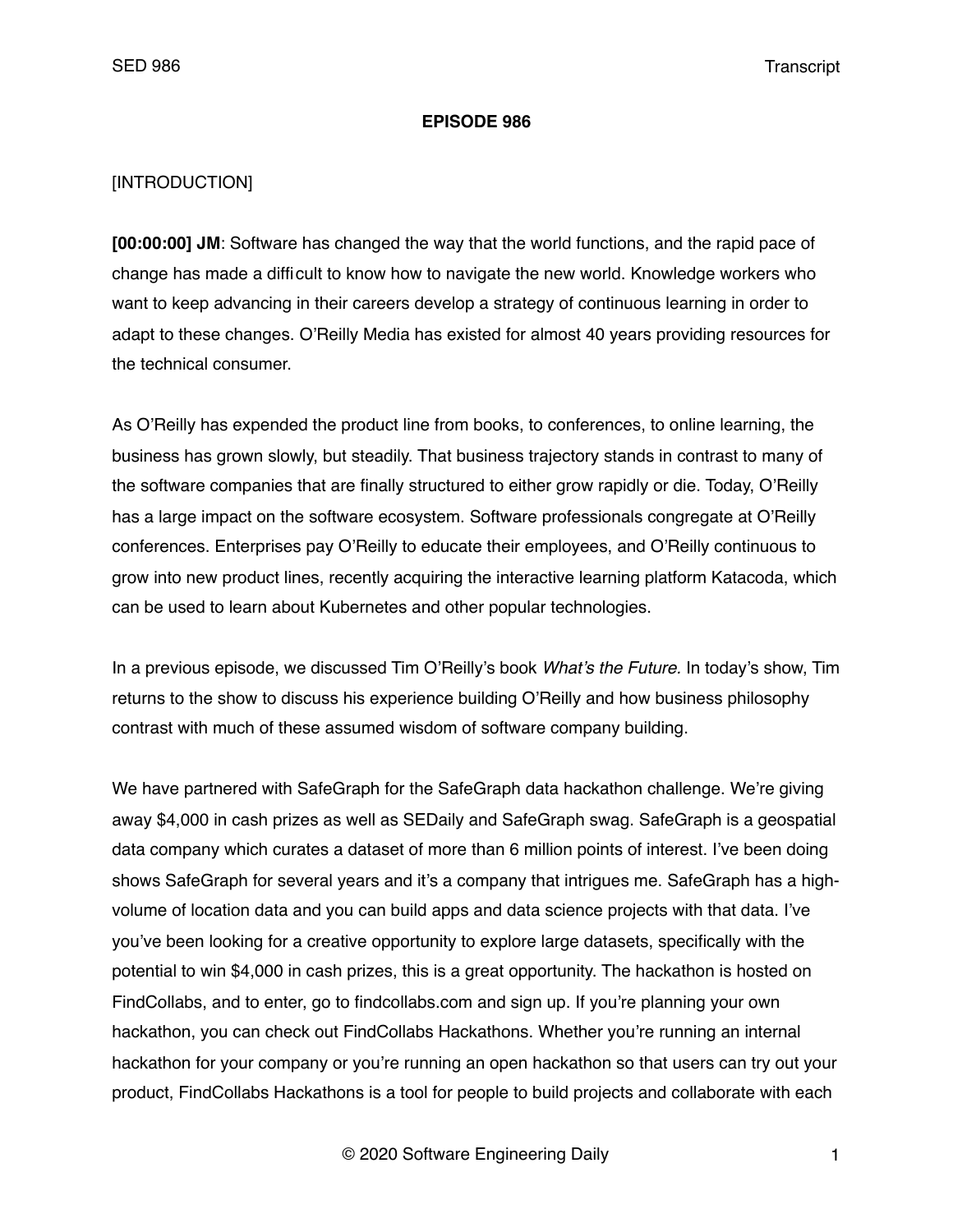other. It's a company that I started to allow people to find collaborators for their software projects and our hackathon products allows you organize your hackathon participants to make your hackathon as productive as possible. You can check it out at findcollabs.com.

# [SPONSOR MESSAGE]

**[00:02:45] JM**: Redis is a fast in-memory database system. Engineers have been using Redis for more than a decade because of its reliable object caching, but that's not the only use case of Redis. Redis can be used as your operational data store for queuing, streaming and other data applications.

We recently had an episode of Software Engineering Daily with Alvin Richards of Redis Labs in which Alvin described the use cases of Redis, and I enjoyed learning about the flexible architecture and how Redis uses memory and persistence to create an API that solves a variety of problems. You can listen to that episode or you can go to redislabs.com/sedaily to find out about how Redis can help as a data layer for your microservices.

Redis Labs is the company that makes Redis Enterprise, which offers performance, reliability and professional assistance with your Redis instances. If Redis is on the critical path of your application, go to redislabs.com/sedaily and learn about Redis Labs as well as some of the design patterns for Redis that you might not have seen before. That's redislabs.com/sedaily.

Thank you to Redis Labs for being a sponsor of Software Engineering Daily.

# [INTERVIEW]

**[00:04:09] JM**: Tim O'Reilly, welcome back to Software Engineering Daily.

**[00:04:12] TO**: Glad to be here.

**[00:04:12] JM**: The last time we spoke, you were thinking about how to capture the opportunity of upscaling, and this was in the context of upscaling both low-skilled workers and high-skilled workers, people who are already in technology, for example. There are many ways to be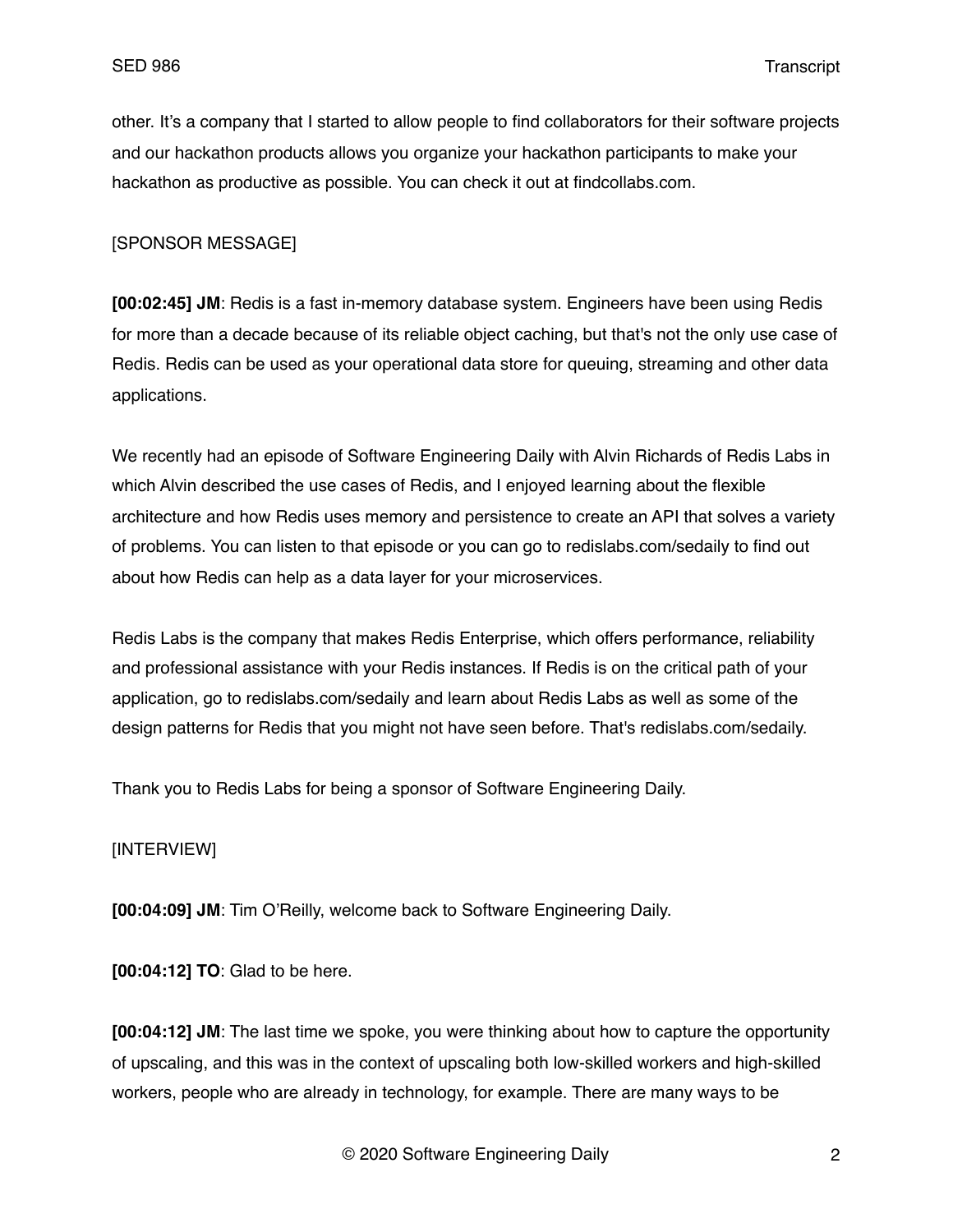upscaled. There are books, and videos, and mentorship, and conferences. Is there a single best way? Is there an ideal curriculum through which an individual can be upscaled?

**[00:04:41] TO**: I don't really think about it necessarily through the lens of curriculum. In a lot of ways what we really have to start to do is to think about what technology makes possible in learning. How do we learn things today or how do we gain skills? How does technology upscale us?

I was invited recently to keynote at a conference called EDCRUNCH in Moscow. I spent some time thinking about how I would introduce this story, and I started with this wonderful New York Times Magazine article about the knowledge of the streets and monuments of London, which is generally considered one of the most difficult exams in the world. People study through years. Literally, you must become a human GPS in order to pass the exam. The exam is a half-day where they throw you you're at this corner and you have to go to this place. Recite the turn by turn directions that you would use to get there at this time of day. People literally spend years on motorcycles, on foot, on bicycles walking the streets of London memorizing every turn.

I asked this audience. I said, "If you wanted to accelerate the process of people learning to get around in London, is the answer better training for how to master the knowledge?" They answered no. Today we actually have a device that we outsource that knowledge to, and I used the example I just arrived in Moscow for the first time. I have very quickly able to orient myself, get anywhere. The critical point is that even though I originally use the GPS to get around pretty quickly, I could find my way back to all these places that I wanted to go.

It is a kind of – It's actually something. I was originally a classist in learning Latin or Greek. You use something that's called a trot. A trot is actually a parallel translation of this classical text. In fact, the lobe classic sound of Oxford University is one side it's Greek, on the other pages, the facing pages, the English, and you can basically refer back and go, "Okay. How does all this work?" Eventually you kind of learn to do without that aid.

A lot of people think that the GPS trains people to not learn that way around, and you can do that. You can ignore things or become less skilled. I think if you use it correctly, it can be a great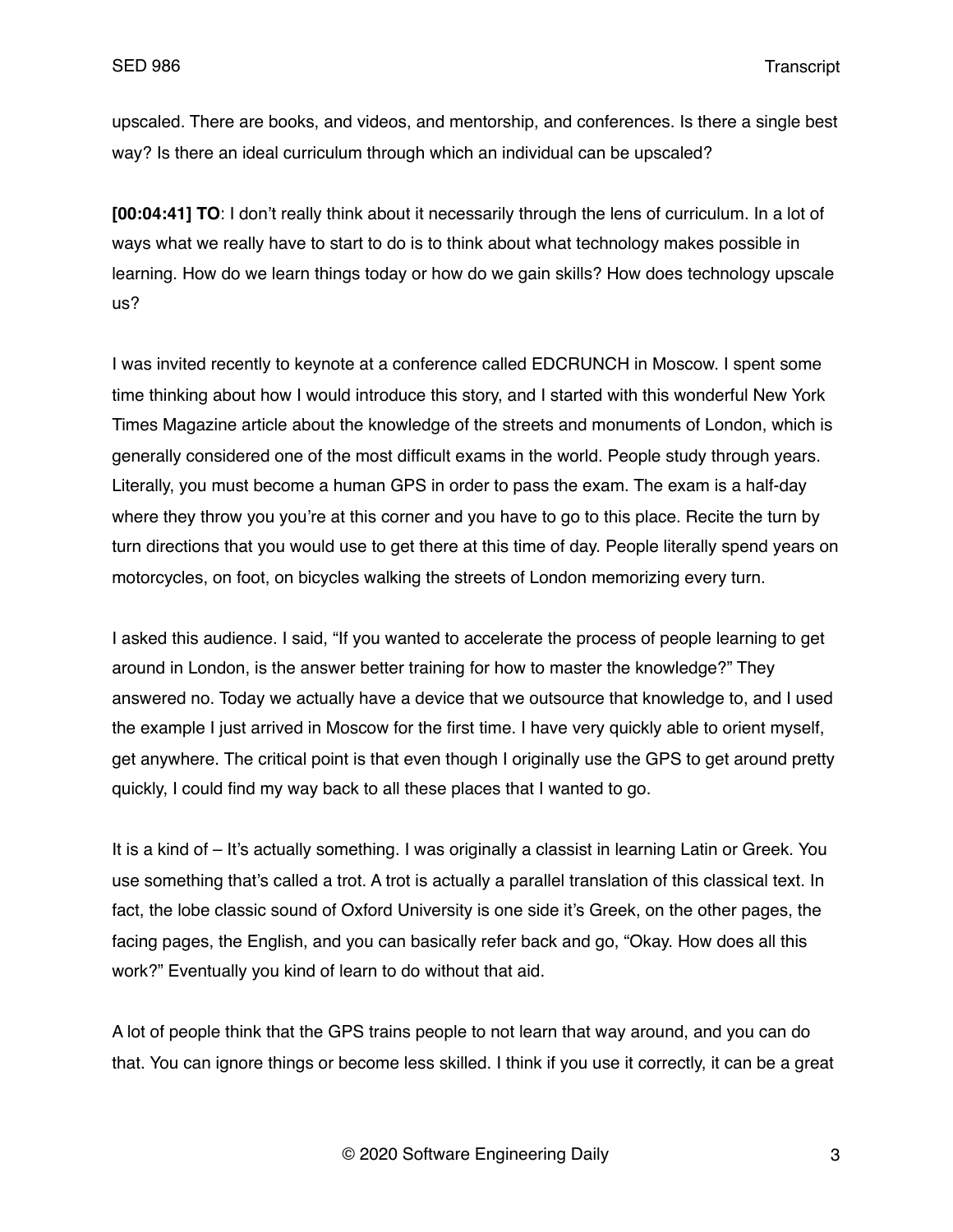aid for helping you up-skilled. The question I post, yeah, using that analogy of Google Maps. What is the analogous technology for software developers?

**[00:07:40] JM**: The state-of-the-art in what a software engineer has had access to to have that onboarding or education tool or guidance tool that coincidentally also gives you education. Overtime, that's gone from a book, to perhaps a website, to maybe a conference. There are a variety of tools.

The state-of-the-art today you could argue is a guided learning process that to some extent synthesizes the previous pieces of technology we have and to some extent is completely new. For example, there is an online learning platform that you acquired recently called Katacoda. Can you explain the value of Katacoda and how it compares to this GPS analogy that you've just drawn?

**[00:08:33] TO**: Well, let me actually back up a little bit because I don't actually think that Katacoda per se is analogous to GPS. For software engineering, what's analogous to Google Maps is most likely GitHub. If you think about it, when you say, "I want to do this thing," which is the equivalent of I want to get from A to point B. The critical knowledge is actually encoded by somebody into a software library perhaps, or some reusable piece of code. That's the equivalent of just follow the directions. It's like I want to do this mathematical function. Load NumPy. You don't actually have to know the algorithm anymore. You just have to know which function to call.

As I said, I spent some time thinking about this analogy. So then I said, "Well, what role do we play at O'Reilly?" Because what we used to do is a little bit like teaching people the knowledge. As you said, a book, a conference, a video. Pursuing this analogy, I started thinking a little bit about comment that was made to me by, of all people, an incarcerated person at San Quentin. He was in a coding program called the Last Mile. He was about to get out and he said, "I want to do a startup." Basically the Last Mile teaches incarcerated people to code and I came in to give a talk to them. He said, "I used to work in Fisherman's Wharf, and these people, they can go anywhere, and these people who can take them anywhere they want to go, but they don't know where to go."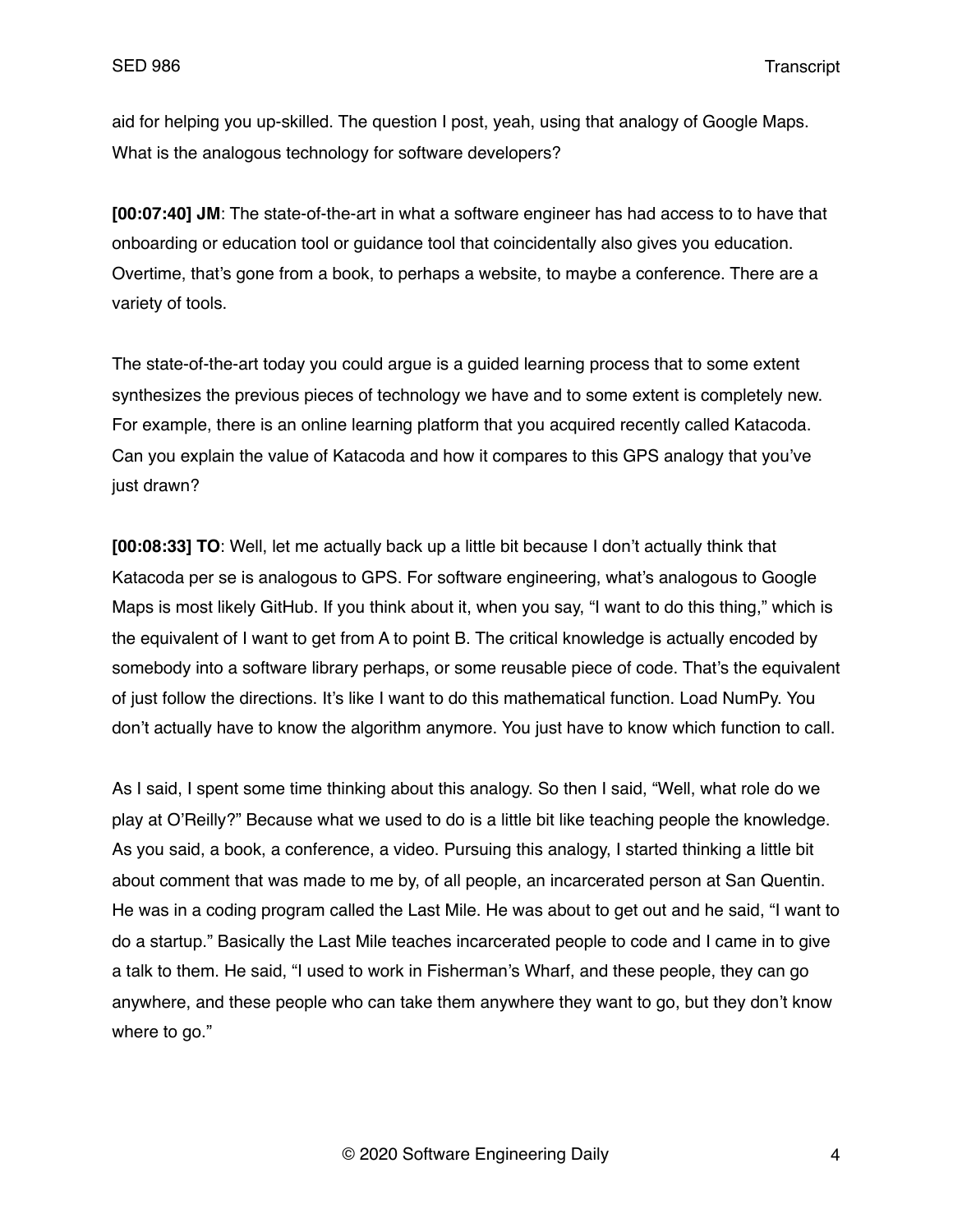In a lot of ways, that's the analogy to what we do at O'Reilly today, is much more helping people understand – Again, actually, there're a lot of complexities in this analogy and I'm still trying to think it through. But let me just give you a great example. Many times the question isn't how do I get to a particular place, is I want to get to a kind of place.

Again, using this GPS analogy, I just came back from a holiday at a wonderful resort in the south coast of Mexico called Playa Viva and I would never have known to say how do I get to Playa Viva? What my wife did was she said we want to have – She actually posted it on Facebook. She said, "I want to know – We're trying to put together an event for about 30 people. We're looking for a small place that we can take over."

She kind of put out some general ideas and did this social search and somebody pointed over this thing. Then we go to Trip Advisor, and Trip Advisor, we looked at this thing. It's got something like 4,500 reviews and 4,400 of them are 5-star reviews. I've never seen anything like it. We go, "Oh! Well, that's clearly our place." I reached out to the guy and we ended up having a marvelous time. But there's a lot of things where you go, "I want to do something like this."

This big range of ways that you have to think about this problem of I want to do this thing. How do I do it? What we're trying to build at O'Reilly is a range of answers to that question, because sometimes you know exactly what you want to do, but you don't know to do it. In which case, we're really doing a lot more work on the search function in our online platform so that we can just get to answers, for example.

You say, "I want to do this task." Again, we've done this in books before. We have the cookbooks. The Pro Cookbook, of the Python Cookbook, the PHP Cookbook, whatever, where it's like, "I want to do this task. How do I do it?" This one or two-page quick explanation. We have our hacks books, which were slightly bigger, more complicated tasks.

Way back in 1992, I wrote a book called *Unix Power Tools* that was, "How do I do this thing?" and there's the small answers. Now we're algorithmically starting to surface that stuff so you can ask these specific questions. Anyways, the things that I'm thinking about are, "Okay. This set of questions which range from the very general where you may want advice." So, "Hey, wait. We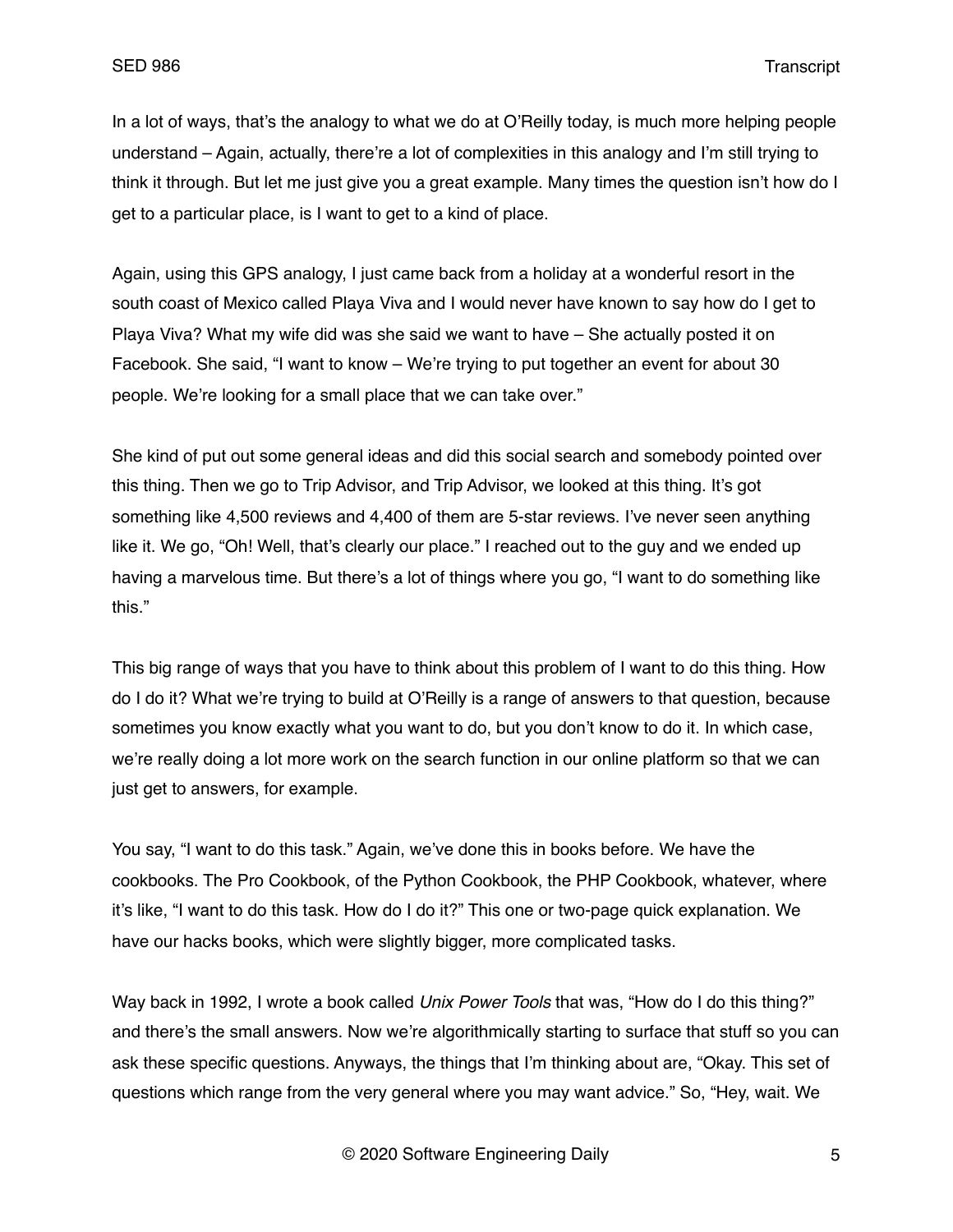have a case study in our online platform where somebody says, "I want to introduce Agile into government. Has anybody else ever done this?" You go, "Yeah." We can point them to somebody from the United States Digital Service or somewhere else or saying, "Hey! Yeah, we did Agile in government." That's a high-level request. A little bit like I want to find a resort that's kind of like this."

Then other times it's all the way down to how do I write this particular regular expression or how would I do gradient decent, or what's a hyper parameter in AI and how do I set them? These very specific questions and these very general questions. I think what we've tried to do which is I think very different from many other online learning platforms is we haven't basically said our fundamental job is to take you on this sort of guided tour of some – We're going to take you from A to C, or D, or E, or F. We're going to basically do some of that. We do have courses. We do have live online trainings that they say, "Hey, you want to do this thing? Here is the step-bystep stuff. Work along with me." But we also have this playground that is a lot more like GPS or the web where you're basically able to ask general questions, get answers and then dig deeper. It's really much more self-directed. We're trying to put our users in the position of the user of Google Maps rather than saying, "We're going to teach you to be a London black cabbie."

**[00:14:39] JM**: If I understand you correct, you're saying that there already exists an embarrassment of riches when it comes to ways to learn to do something, to learn to do something particular.

**[00:14:53] TO**: But not just ways to learn to do something. Ways to do something. I think that's an important distinction, because in many ways, you learn by doing, and that's something that we've always been very much at the heart of who we are as a company. Back in the early days we were a documentation consulting company, then we were a book publisher, then we were a conference company, an online company. But all of what we were trying to do was say, "Hey, there're people who know how to do something, and you want to do it too. We're going to show you how to do it."

The sort of a slightly different emphasis when you come from documenting a task than it is from when you're saying, "Well, you don't know anything about this, so we're going to teach you to be a software developer," for example.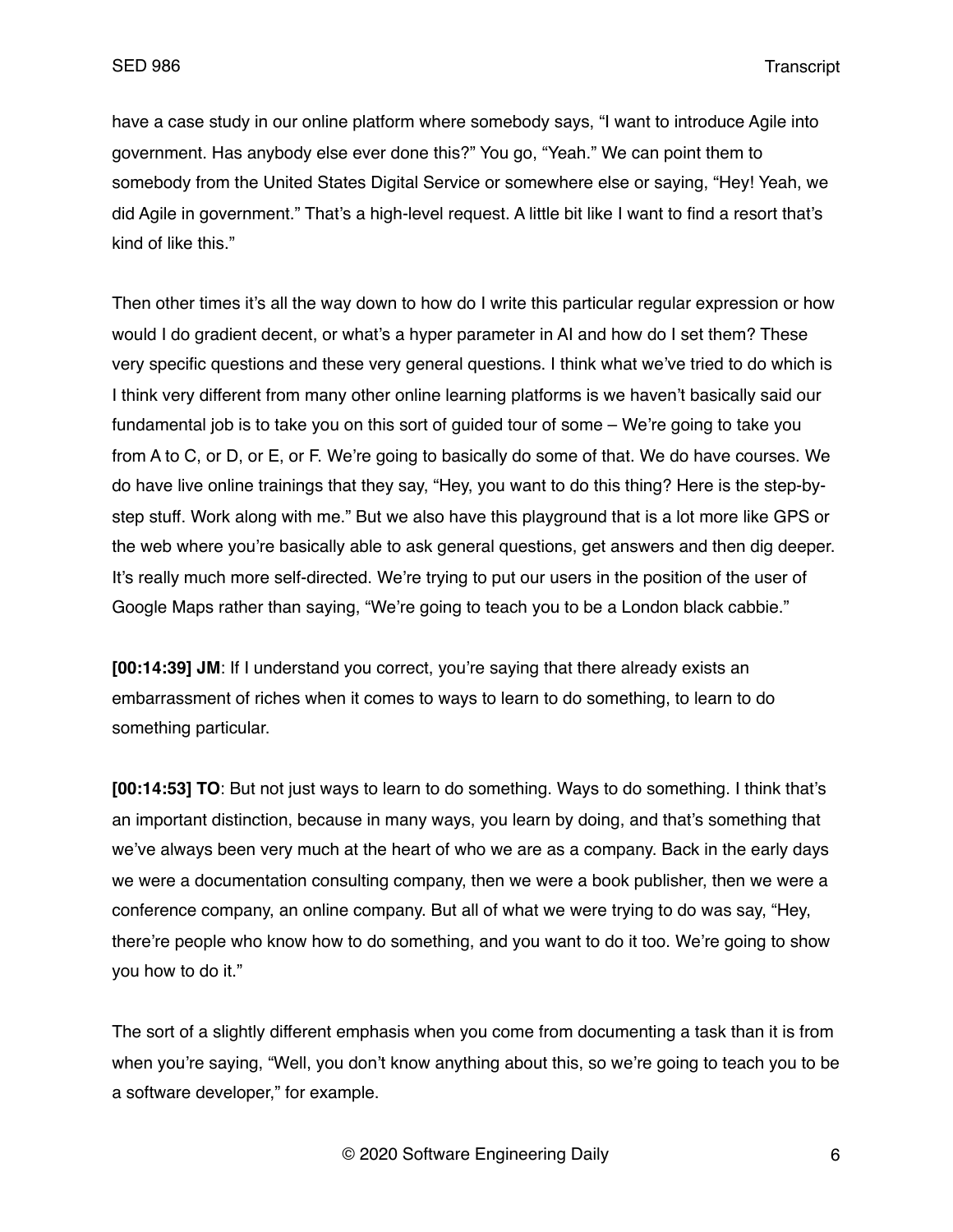**[00:15:47] JM**: Are you saying that the vision is now you want to help people to understand how to explore the landscape and how to consider new things?

**[00:15:57] TO**: Absolutely. That's always been part of it. But if you think back to the early days of O'Reilly, there were few people – There's new technology and very few people knew how to do it. We would learn it and we'd write it down and other people were kind of following along. It's still a lot that way. But we built this mental model of what online learning is about, which I think has really been shaped too much by things like coding boot camps or these people who don't know how to code and we're going to teach them from ground zero. Whereas an awful lot of the cutting edge of our industry is people who already know enough to get – They know how to drive. They just don't know how to get to a particular place that they want to go to.

You asked about Katacoda. The reason why we bought Katacoda is because it really fits squarely into this vision, because one of the things that is unique about Katacoda is it's not just – Yes, you can build these learning paths and learning environments where you're able to say, "Hey, you want to do this thing? We're going to teach you about how to do this thing with Kubernetes. So go through this scenario."

First of all, that idea that Katacoda has of what they call scenarios is very much like what we did in our cookbooks years ago. In fact, when we rolled out Katacoda in the platform we actually converted a bunch of material from some of our cookbooks and just put it into Katacoda.

I'll explain what Katacoda is. It's very similar in many ways to Jupyter Notebooks, but it has a broader scope of things that you can do and the environment is more integrated. Basically, it's effectively a description of a process with embedded code that you can execute.

Here's the thing that got me super excited about it. I think about myself as - I don't code on even a monthly basis anymore. I mean, I code occasionally, and you forget things. I think about when I got married in 2015, I built a wedding website. I immediately went, "Well, how do I do that?" I go, "Okay. Let me look. There's a bunch on GitHub," right? I downloaded them, "Oh! They're using Jenkins." I kind of have to figure out a bunch of things about I never used Jenkins before. But it's pretty straightforward and there's some documentation in the site and it's sort of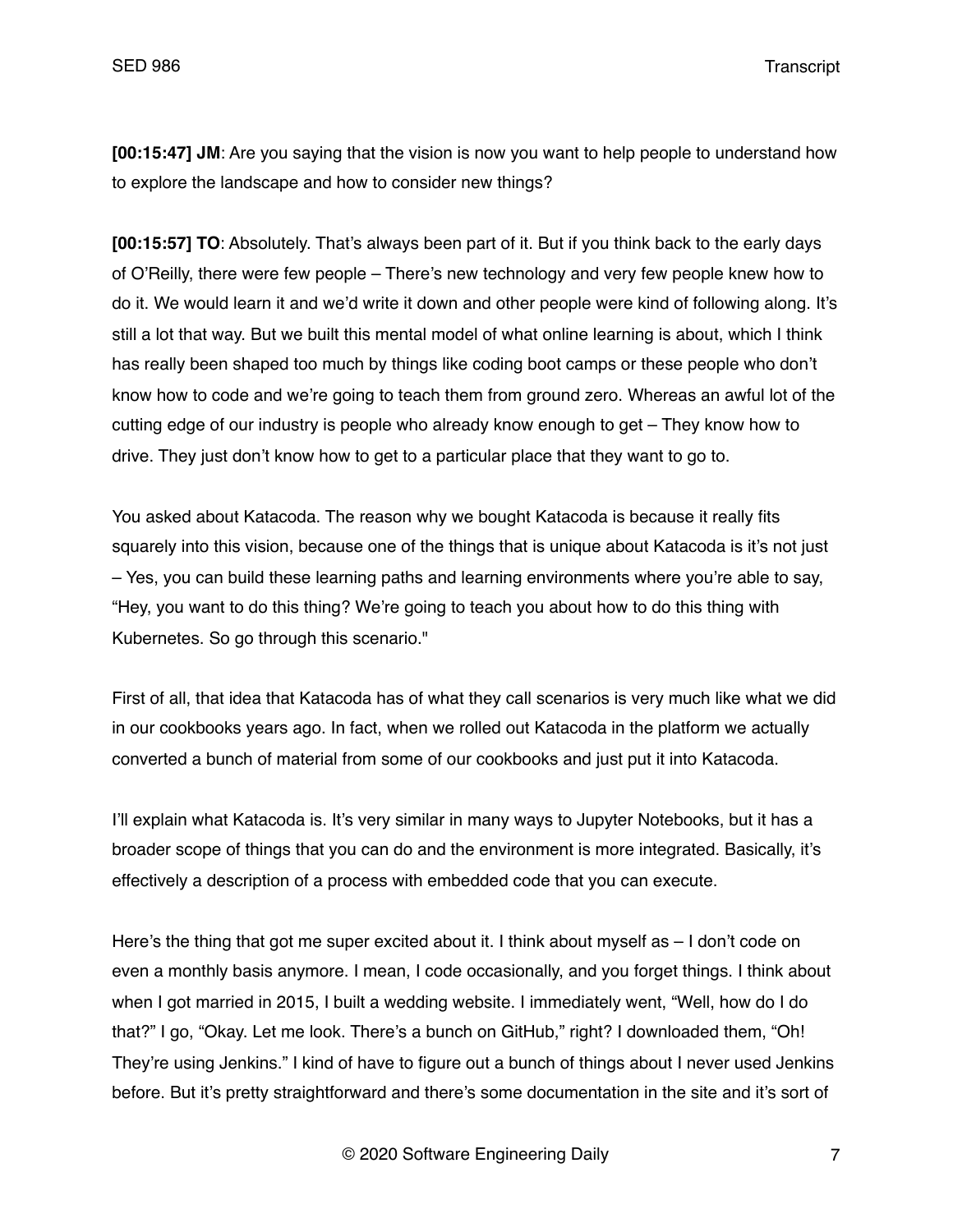code that I can look at and I can modify. I go, "Oh, yeah. I just take out their image and put in my image and take out their words and put in my words and do a bunch of stuff." But there were a bunch of things that I went back a month later and I wanted to change something and I had forgotten it all and I had to go back and look at the documentation again.

When Katacoda came along I thought about, "Wow! There's this whole world of occasional tasks, for example, when you think about our corporate customers and our online platform used a lot by corporate customers. You think about something like – Somebody is saying, "Well, we use this particular set of libraries." They're onboarding new people. "We use this particular coding environment. Here're our policies and procedures."

Now you imagine building that in an environment where you can actually execute it, because that integration of documentation and executable code is super interesting. I've actually been interested in this idea for decades, literally. I think that one of the things that's most interesting in software is this, in some sense, the moving and shifting of the boundaries between what the computer does and what the human does.

Back, I guess it was 1998, okay. That's 21 years ago. I wrote this  $-1$  started writing. Actually, it was 1998 and then up to about 2003. Actually, the piece I'm thinking I wrote in 2003 was called *Hardware, Software, and Infoware,* and it was really around this idea that in the early stage of computing, the human machine interface was very close to the metal. There were guys back in the early days who literally programmed by flipping switches on the front of a machine, right? It's like, literally, they were setting bits.

Then when I started, my very first manual I ever wrote was an assembly language programming manually. It was like move this data into this register. Then you have more and more high-level languages. Then you get all the way up, and the time I wrote this piece, I really spent a bunch of time in the late 90s and early [inaudible 00:20:41] thinking about why scripting language were starting to takeoff? These things with late binding; Perl, Python, some others that are no longer really around that much, like Tcl.

It was this great line from this guy, Hassan Schroeder, who is Sun's first webmaster where he said, "Perl is the duct tape of the internet." I thought about that, this sort of occasional

© 2020 Software Engineering Daily 8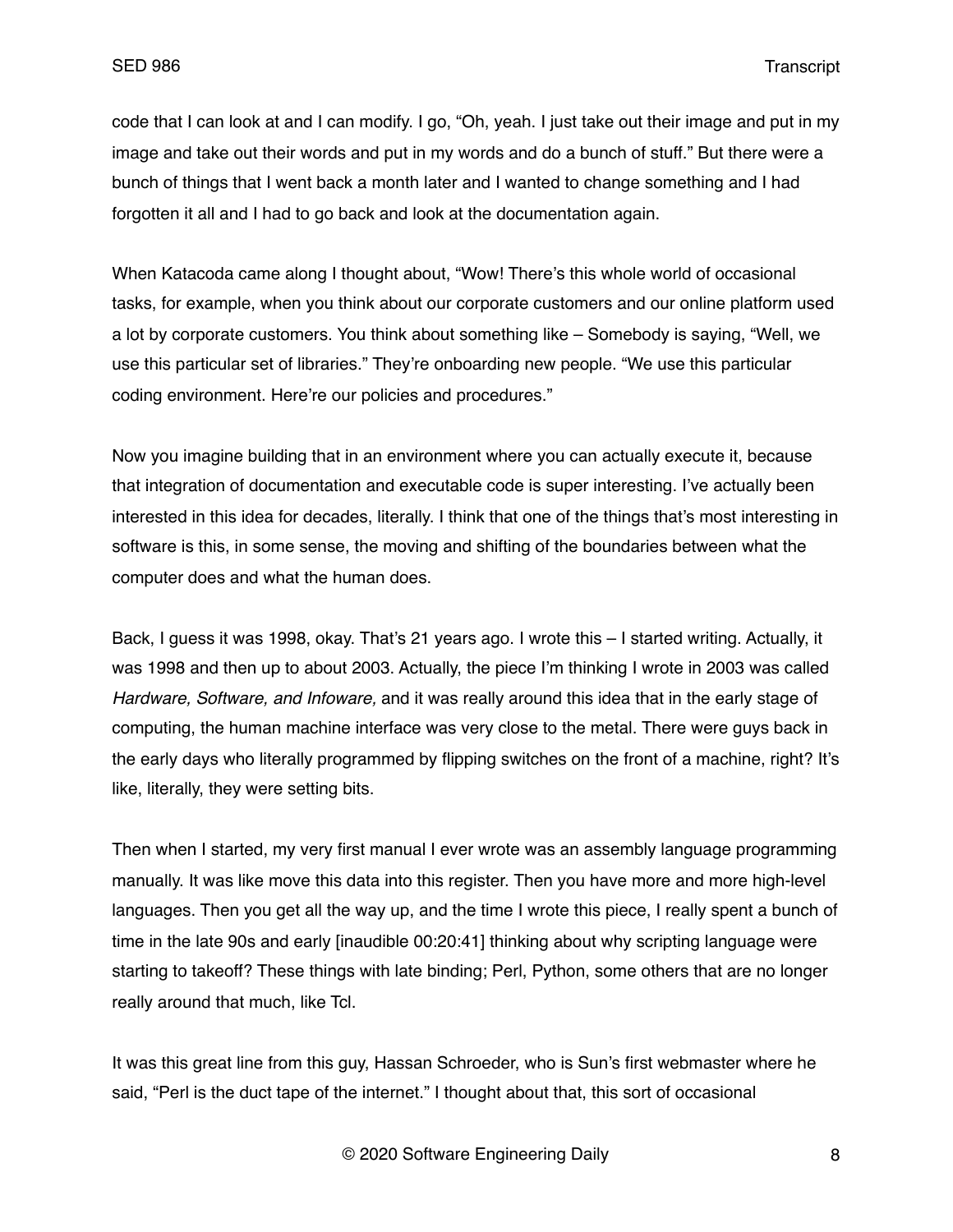programming. It's like you go to a conference and they use duct tape to hold the wires down because, guess what? They're not going to be tomorrow. It was this idea that the interface had become much more dynamic. There was this other aspect about it that I thought was really interesting, which was I started thinking about HTML as a real breakthrough. I did this contrast between, say, Microsoft Word which was sort of the state-of-the-art PC software at the time and this new thing, the web, which was really starting to take off.

I said, "Look. In an application like Microsoft Word, you have little bits of human speech embedded in software code. This menu." There are prompts, and basically somebody has sort of put in the human speech into a program. Now look at how HTML reverses the paradigm. You actually – With CGI, which was the original way that you had dynamic content in a webpage, what we're doing is we're actually embedding programs and programmed actions into a human document. Webpage, you click on that link and it fires up a program. We've inverted the paradigm.

I think if you look at the way that we're continuing to evolve software, we are increasingly bringing it closer and closer to where people are effectively going to be programmed. Again, they're not even programming. They're basically – They are calling stored procedures. If you can see the continuity between a programmer saying, "Load this library and then execute this function." Really, we're basically at a higher and higher level, loading more and more code. Then you kind of think about the end-user who says, "Okay, Google." The point is I think we will get to a point where we have the speech interfaces that really work pretty well. In fact, they already do work pretty darn well for a lot of things. These things that you used to have to enter commands, and now you can just talk.

I guess what I'm saying is the guiding idea that we're playing with O'Reilly or one of the guiding ideas is this idea of the continuum of the human machine interface and the ability to help people to understand how to use the computer to help them with a task or to accomplish a task, all along that continuum. I think a lot of the guiding metaphor that many people use when they think about online training is a little bit like we're going to accelerate the London black cabbie getting the knowledge. What we're trying to do is saying, "No. No. We're going to build better and better interfaces where people can actually do things and have to say less, do less, explain less, learn less in order to get the computer to jump through hoops." The reason why you want to do that is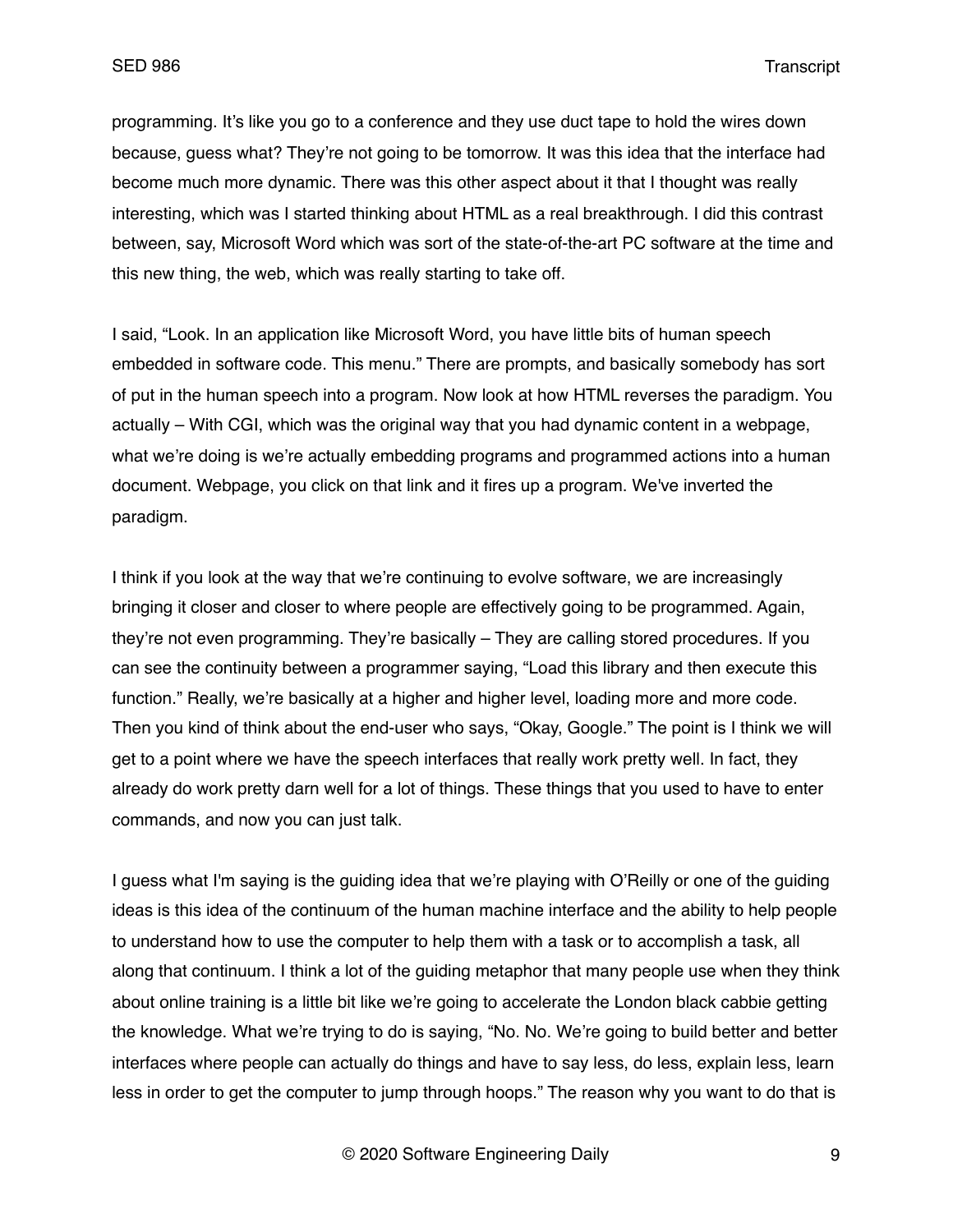the more you can make easy, the more you can reserve your actual year learning and hard brainpower for things that are now hard.

I always loved one of the Perl sayings back in the 90s that I was loved was the aim of Perl is to make easy things easy and hard things possible. That's a lot of what we try to do. We try to make easy things easy and hard things possible.

Out of that far cutting edge, you really may have to learn radically new skills. When people get a book like Aurélien Géron's wonderful book on Tensorflow and scikit-learn, he's got this incredible pedagogy for explaining how you wrap your head around deep learning, because, hey, this is new hard stuff. But there's a lot of things where you just kind of go, "No. Actually, I don't actually need to understand if you're a particular type of programmer. You may just be – All you need to know is which function do I call.

# [SPONSOR MESSAGE]

**[00:25:22] JM**: Today's episode is sponsored by Datadog, a cloud scale monitoring service that provides comprehensive visibility into cloud, hybrid and multi-cloud environments with over 250 integrations. Datadog unifies your metrics, your logs and your distributed request traces in one platform so that you can investigate and troubleshoot issues across every layer of your stack.

Use Datadog's rich customizable dashboards and algorithmic alerts to ensure redundancy across multi-cloud deployments and monitor cloud migrations in real-time. Start a free trial today and Datadog will send you a t-shirt. You can visit softwareengineeringdaily.com/datadog for more details. That's softwareengineeringdaily.com/Datadog, and you will get a free t-shirt for trying out Datadog.

Thanks to Datadog for being a sponsor of Software Engineering Daily.

# [INTERVIEW CONTINUED]

**[00:26:22] JM**: One thing I like about talking to you is most of what you talk about is this highlevel abstract magic of computing, the almost religious aspect of what is so cool about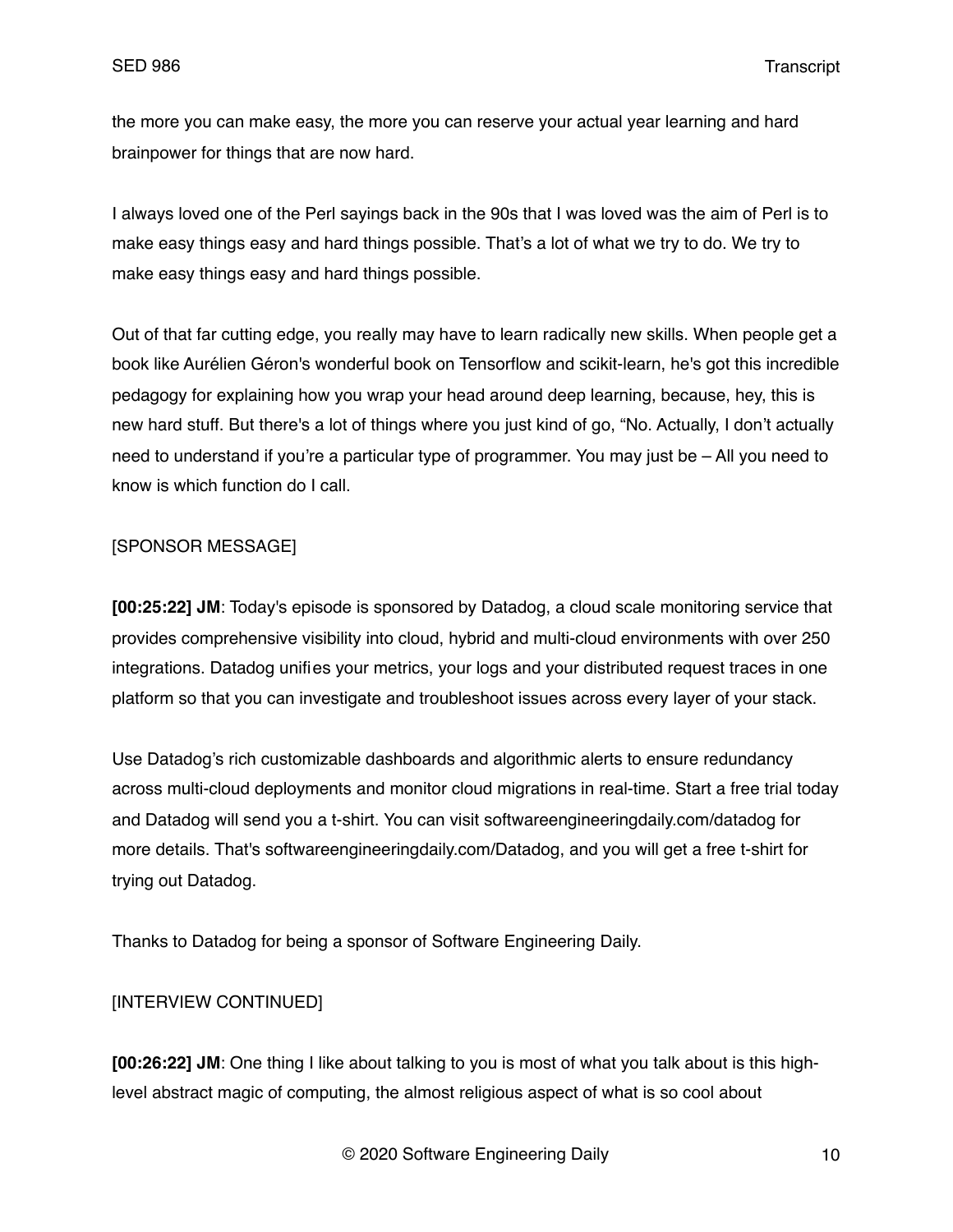computing. But together with that collection of words that comes out of your mouth that is very high-level and abstract, you have a history of making incredibly smart tactical decisions in how you have built the business. I think there are people who make very good tactical decisions in building their businesses but may not have being a big, high-level abstract view of the majestic nature of computing and there are people who have very high-level views of the majestic nature of computing who may not be so good at making tactical decisions. You seem to have done a good job of finding a marriage there. In particular in the nuanced financial and just tactical business discipline you've taken to your business, we talked about this a lot in the last episode where just said that O'Reilly is not a financialized company in the sense that your products included in that set of products is not a stock ticker symbol. It is not a price of a stock.

With that in mind, I'd like to know a little bit more about how you think about the mechanics and the selection of an acquisition like this, because the vision you just laid out, it's very beautiful. It's also very broad. There're a lot of companies you could choose from in selecting something to acquire that might fit as a puzzle piece snugly into the portfolio of O'Reilly.

Can you just give me a little bit more light on the lower-level aspects of why you made this particular acquisition?

**[00:28:05] TO**: Well, first off, there aren't a lot of companies that a lot of technologies that do what Katacoda does. This Jupyter Notebooks and this Katacoda in our opinion, and we support both in the platform. We've been fascinated with Jupyter for years. We actually ran a Jupyter conference for a couple of years. When we encounter Katacoda, what we found so fascinating about it was just how easy it is to integrate Jupyter. It's still little. It's like if you look at the Jupyter integration or our platform, there are Jupyter notebooks associated with some of the books where the code is all executable, but you go into this different environment and Katacoda has got a lot in common with this thing that I've been in love with since the early days of the web, which is this sort of easy back-and-forth between code and explanation of the code. It's just I think it's an environment that – Also, in addition, it makes it easy to do things like shell programming to do a lot of the things that are in that sort of system administration, network administration, security area and not just data science and things through data heavy where Jupyter excels, although you can do that as well.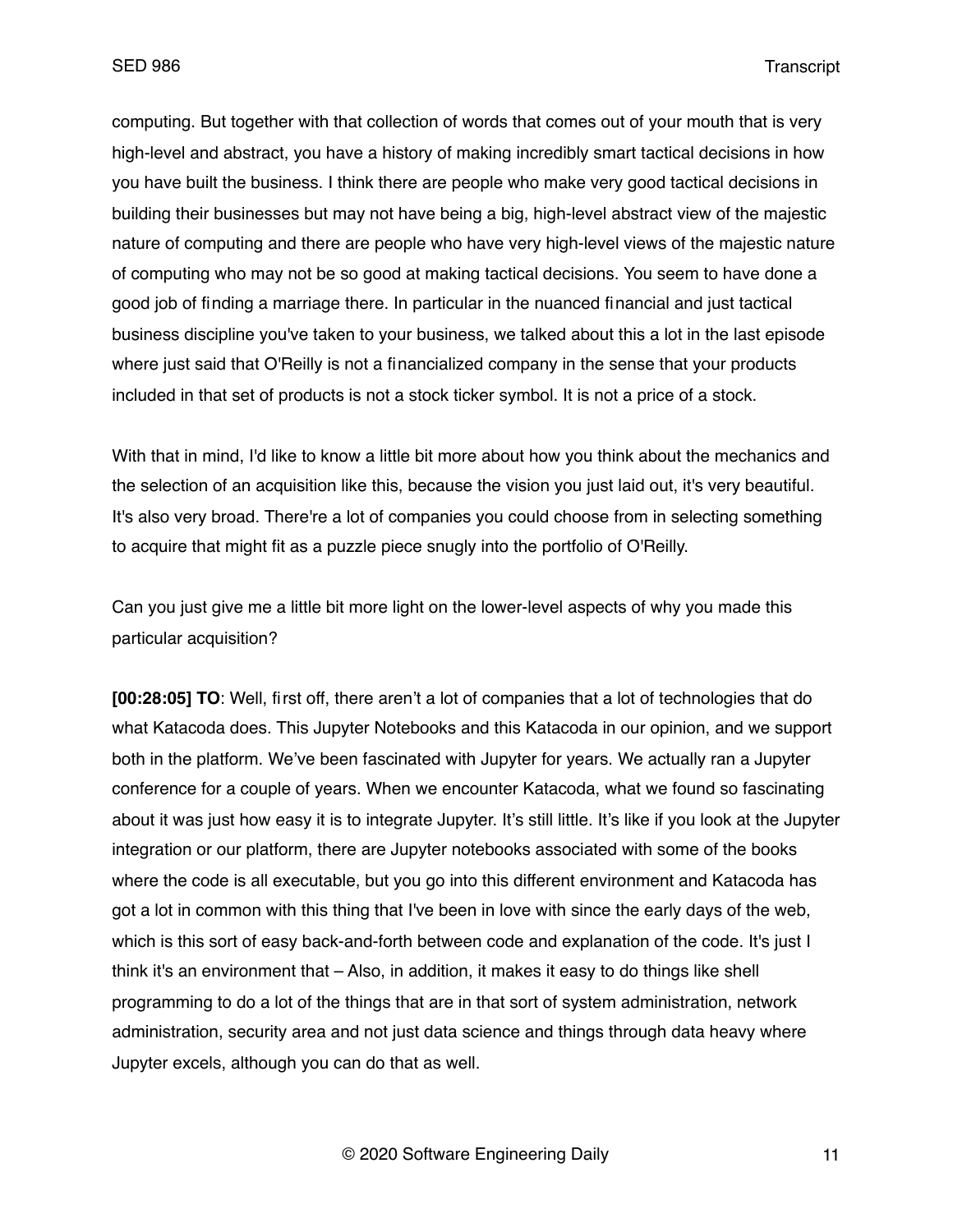It just really increased our interactive capabilities, and I think the thing that we're doing that's – We are doing a lot that isn't just the learning space, but I think we're really also seeing it as a way of exploring how do we turn the platform into something that just helps people do their work, because that's always been our goal, to be kind of a knowledge utility. You use Google every day. You use GitHub every day. How we use O'Reilly every day? We think that there're a lot of things that we do where you go, "Okay. I'm going to set aside some time for learning a new skill."

Actually, if we look at the usage patterns that we already have of the way people consume our content on the platform, a lot of it is like they're looking for an answer to a problem. They got their coding environment in one window and they've got O'Reilly in another window because they're looking for answers. Where are they going to type on the next line? They're not looking. They're not sitting there going, "I'm trying to learn how to program." They're saying, "I'm actually trying to build this machine learning model and I'm not quite sure how to set that next parameter, or I'm not quite sure how to optimize this or what does my data pipeline look like?" They're trying to get very specific answers.

The other thing I guess that we do, we obviously have this environment where we built a marketplace. I mean, that's the other thing that's really critical about the O'Reilly online platform. We don't produce all the content. We're always looking for core capabilities that we can open up to our marketplace partners because that allows us to get useful content in areas that we don't really do. We've never been a certification company, but Pearson is one of our partners. Guess what? They do all the certifications. Can we give them better tooling to build better content that's more useful for our users?

We did that when we introduced live online training and we said, "Okay. We put together this package of tools. Obviously, we actually have live synchronous training. We opened it up to partners on the platform so we would have training in areas that we ourselves didn't want to do. Now as we're looking at these tools for more interactive, not just say interactive learning, but interactive doing, supported doing. Basically, we wanted to have it be part of the capabilities of the platform so that we can say to our partners, "This is something you can use to build on."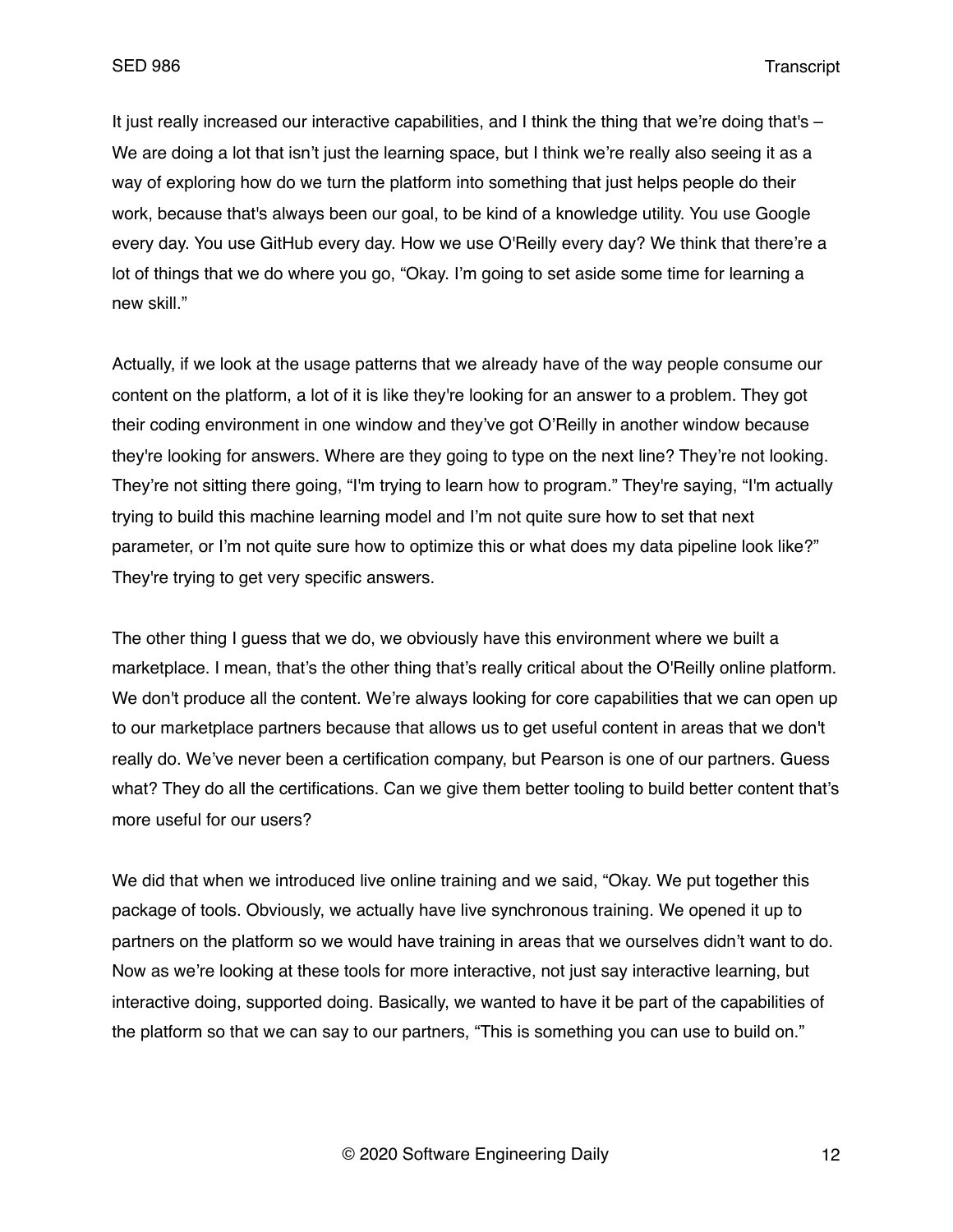As I said, our roots as a documentation, we're really on some ways coming full circle, because that was the thing that I think distinguished O'Reilly books from the very beginning, was that we were a documentation company, whereas other people were like, "Hey! We're writing a book about –" Again, people writing books about software programs and they were sort of documenting it or this is how Microsoft Excel works or whatever. We were like, "You want to get on the Internet? Here's how you do it?" It's like it was focused on the thing you want to do. It was always sort of doing first. "You want to put up a webpage? Here's how you do it. Oh, wait. You have to  $-$ "

Again. I think back on when we did that first book on the Internet, the whole Internet user's guide and catalog in 1992, and then everybody was doing books on the Internet. What do we do? We had a book, "Well, how do you set up a webserver? How do you set up your DNS?" It was soon driven by the fact that, "Well, if you want to have a website, well, here are the things that you have to know about. You have to be able to set up a database. You have to be able set up –" Driven by a sense of what people were trying to accomplish.

**[00:33:06] JM**: Not to change the subject too dramatically, but you started the company I believe 37 years ago at this point.

**[00:33:13] TO**: Depends how you count. I started my – IN partnership with another guy, we started documentation company. It would've been in 1978. Then the company – We were in partnership for five years. We broke up the partnership in '83, and that's when O'Reilly Media proper was founded. You can either say –

**[00:33:34] JM**: 42 years.

**[00:33:35] TO**: Yeah.

**[00:33:36] JM**: Something like that. Anyway, when you started O'Reilly – Or how long did it take you to start to have a vision for how the company would grow into other markets, or did you always have that from the beginning? When did it shift from being kind of the mere idea of a documentation company to something where you saw the opportunity for something bigger?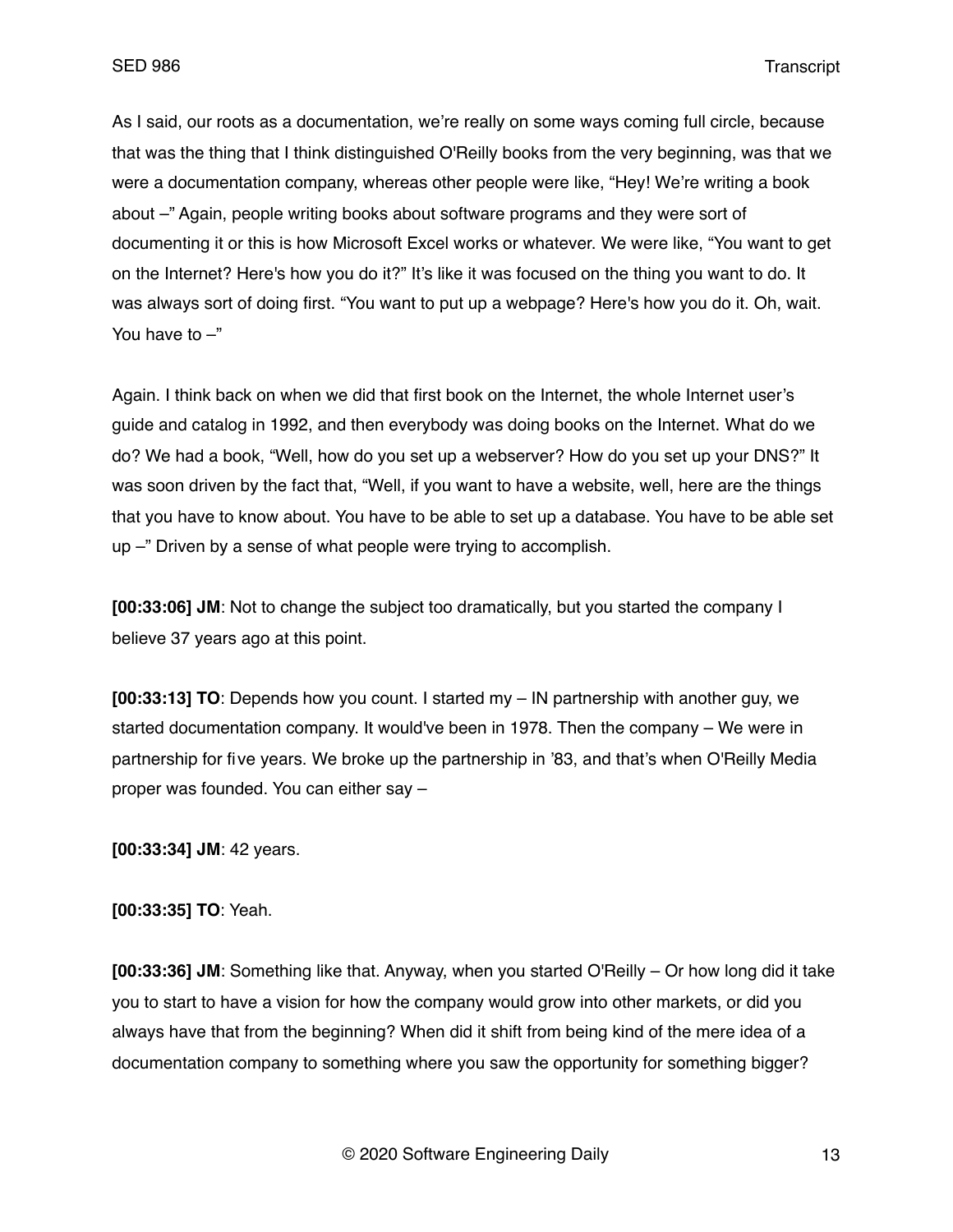**[00:33:59] TO**: I guess it was the first piece I wrote that would – It was both my first piece of advocacy out there on – It was called Documentation and the Future of UNIX. It would have been 1984, so 35 years ago I guess. It was basically something that I think I've always been good at, which was just a piece of pattern recognition, which was that I recognized that something was changing about the software industry and that UNIX, eventually Linux and the Internet, were changing the rules.

Before that point – Again, this is ancient history for many of your listeners. Every company made their own computer with its own operating system. The PC was a bit of a revolution and that there was a standard architecture in a single dominant. When I started, that wasn't even really happening. It was like it was Digital Equipment Corporation and Prime Computer and HP.

What I saw with the early adoption of UNIX was like, "Wow! All these people, they still have different hardware." I was working for a company called MassComp, and Prime, and Data General, whatever, and they were all starting to have, "Well, we're going to compete on the basis of our hardware, but we're all going to use UNIX, or least it will be an option on our platforms." I said, "Oh!"

One of the things that I recognized there was, well, if it was only one version of the software, then there would be this sort of idea for reusable documentation. I was sort of making the case that, "Well, we could just take –" First of all, it was a lot of these stuff at UNIX had come out of a research environment. So there really wasn't much documentation. I'm still thinking of early books like [inaudible 00:35:43]. The only documentation on [inaudible 00:35:45] was a research paper out of Bell Labs. It was like six or seven pages where they were kind of saying, "Hey, we wrote this cool program," but it really wasn't anything you would – Then it was a man page, whatever. Wow! We can really improve on that.

When X window system came out in 1988, it was like, "Wow! This is a demonstration project that they want people to build on. Documentation that's pretty lousy. We can make it better." What I recognized was that all of these companies were in parallel trying to do the same thing, which was we have to improve this crappy documentation for you this free software we're adapting. We basically said, "Well, you could do it yourself or you could just get it from us."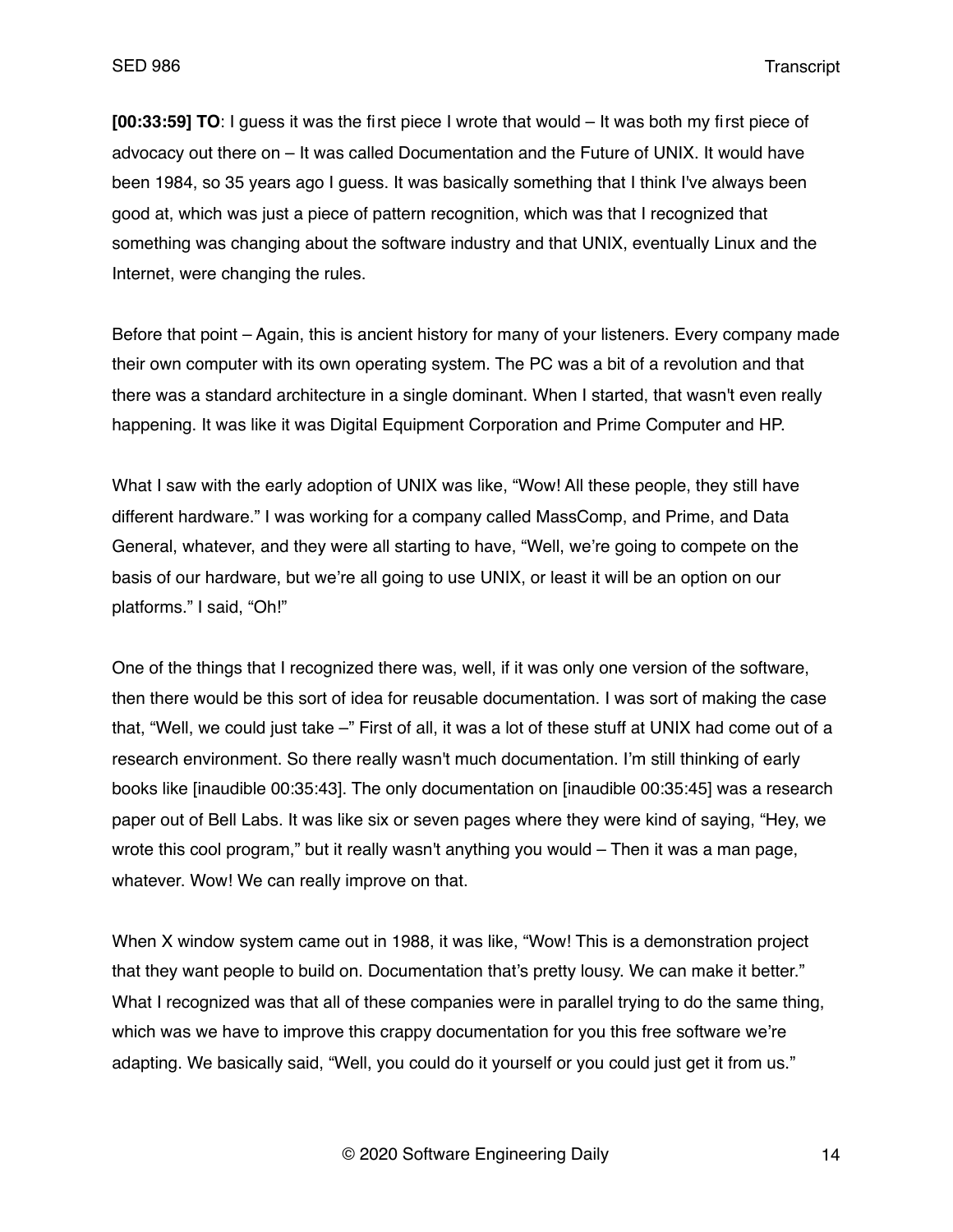We actually had – It was a breakthrough I think when it was sort of there were some version of the X window system. I don't remember which one, but it was the next consortium meeting. MIT had started something called the MITX Consortium and Bob Scheifler was the director. At some meeting somebody said, "Well, what are we going to do about documentation?" Scheifler said, "Don't worry about it. O'Reilly will do something."

We literally put all these documentation departments out of business, because we had realized that once all the companies were using the same software, we could produce commercial books that would fill the void. The thing that's sort of interesting, if you look at the long arc of the last 30 years, there was this sort of golden age for commodity software where there were a lot of publishers producing books and documentation and the vendors didn't have to do that much.

Of course, the way that the publishing market evolved consolidation and various other things, that became less true and companies have ended up having to do much more their own documentation again. Part of what we've understood is – In particular, as people are working with more and more fragmented environments, the industry has really changed. We first saw this around JavaScript frameworks, because there were so many of them. It was just this jungle of possibilities and you might be at one company and you're using Jango or you're at another company and you're using React. The challenges of having sort of a service single path through that jungle became much greater. Every company was having to roll their own again.

Again, I think our marketplace approach has really helped with that because it makes it possible to have much more documentation. We allow – Our corporate customers can even upload their own documentation in another platform, these various ways that we have tried to deal with that. But I think that it's still a long way to go.

Anyway, the point in response to your question is I think the thing that we've always been pretty good at is we look at these big patterns in the history of the computer industry and we asked ourselves, we try to sit back and we try to say, "Where is this going?" I wrote about this in my book *WTF*. How do you do pattern recognition on the present in order to predict the future?

It's not really that you're predicting the future. It's that you're identifying vectors that are adding up to take you somewhere and then you're looking for signs that one vector or another is being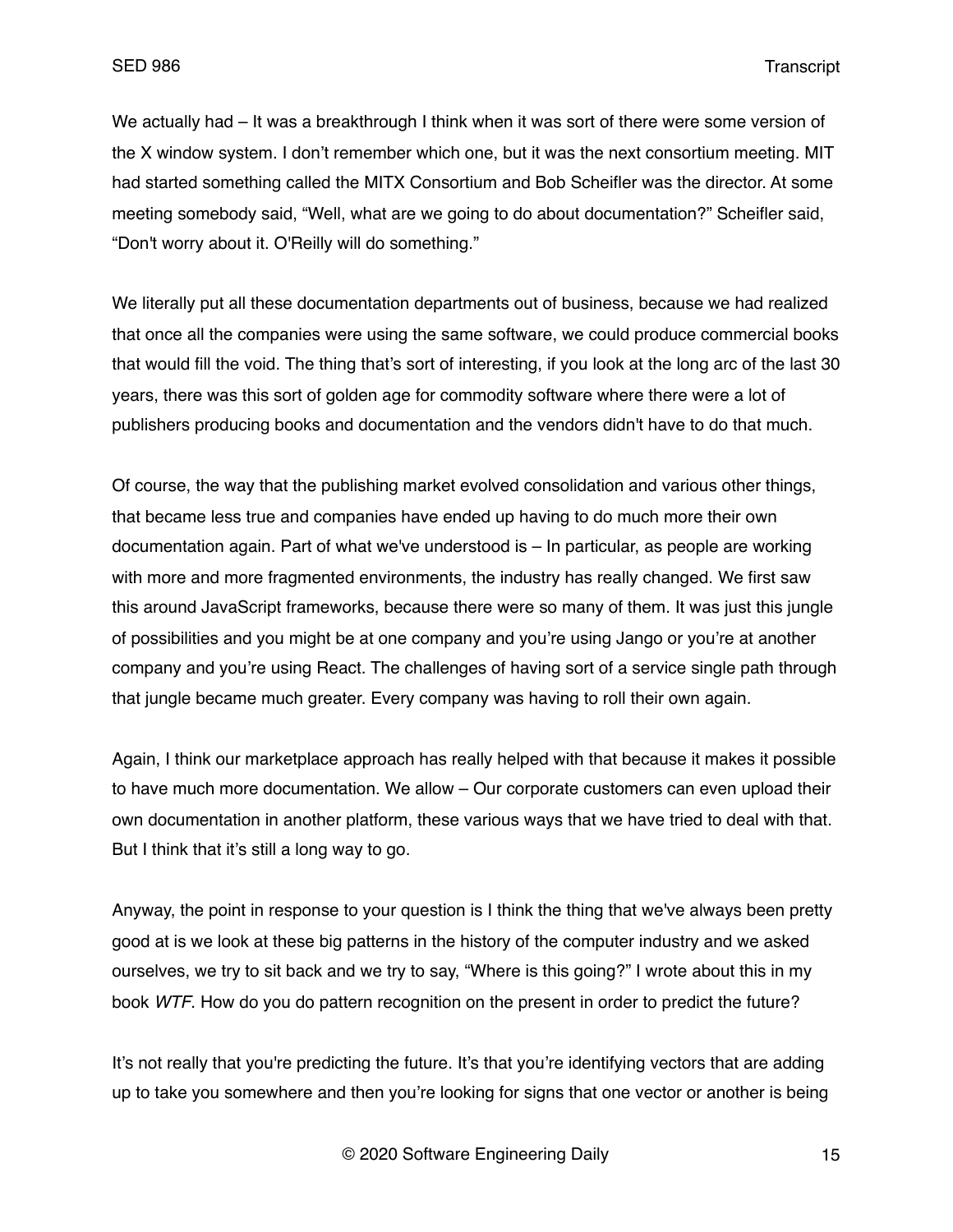reinforced so that when I wrote that first piece on documentation in The Future of UNIX, it was the beginning of noticing something and then noticing that Linux was taking off and free software of all kinds was taking off. You start seeing these vector start to add up and you start going, "Okay. We're going to pile on that."

Right now we're in this sort of transformation that's around machine learning becoming everyday technology and how that changes the software development lifecycle, a softer development process. Peter Norvig gave a great talk about this at our first AI Conference, which whenever people ask me, "Well, what should I look at?" We have that talk in our platform and it's like, "Hey, how does this change programming?" Companies that are trying to adapt machine learning, they have to develop a whole new set of skills again, and those are skills that are really organizational skills. It's not just at the level of, "Well, you need to have your developers learn about Tensorflow or PyTorch." It's also that you actually have to understand where is our data going to be. Who collects it? Who curates it? How do we clean it? What kind of people do we need to build a data pipeline into these processes?

**[00:40:17] JM**: That stuff that's more easily digested in conference format in many cases, I think. The organizational touchy-feely side of things.

**[00:40:26] TO**: It is. But again, you have to have the big picture in order to know how do you give people context? There's this great quote from this guy, Edmund Schlossberg, that I've always loved and tried to live by. He said, "The skill of writing is to provide a context in which other people can think."

So often, people go astray because they don't they don't take the time to get the big picture. That's one of the things that we've always tried to do in O'Reilly books, which is to have an introduction. My working theory when I first so developed a lot of our book formats was that there's really two kinds of knowledge in those books, and one is this big picture. How does this thing work? How do all the pieces fit together? Then there's very specific knowledge, which is, "Well, what function do I call or what command do I issue?" and that you wanted to give people enough contexts pretty quickly because many of our users are in a hurry that they can then drop in anywhere later and they would know enough to be – They'd be oriented.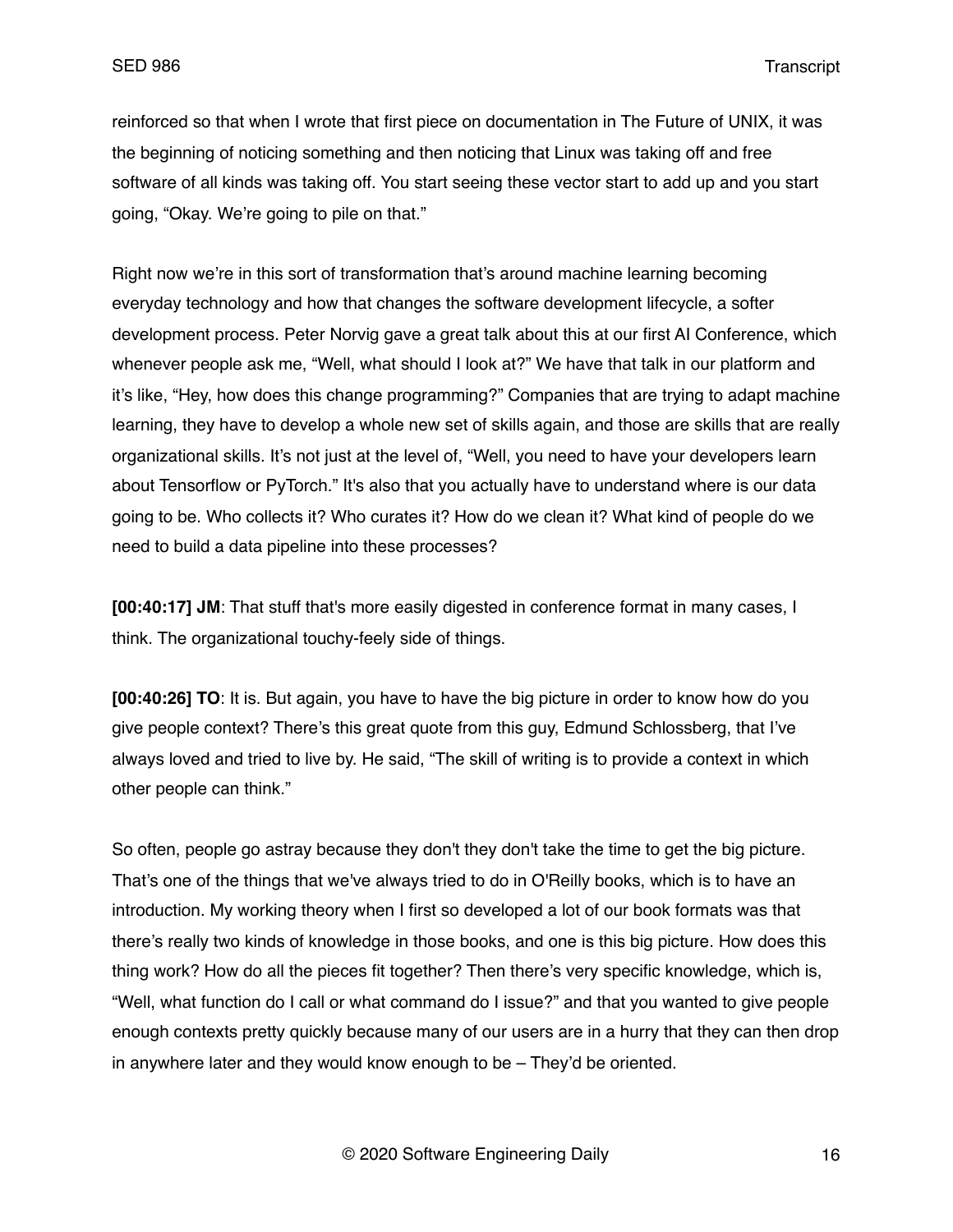It's kind of like a little bit like when you go to a new city. How do you get a big picture of this is the area where – These great restaurants. This is where the best shopping is. This is where – Oh my God! This museum is amazing, or whatever it might be that you're interested in. This is how you get out and that's a great park. You have that level of orientation and then you kind of like, "Well, how do I get there? What do I do when I get there? What are the opening hours?" There are all these analogies there that you can start to say, "Well, how do those this play out in the way people learn and do things online?"

**[00:42:10] JM**: Your company started as a media company. I mean –

**[00:42:15] TO**: Not really. We started as the documentation company. We renamed the company O'Reilly Media. It was originally O'Reilly and Associates. We were literally a band of consultants. We named it O'Reilly Media.

**[00:42:26] JM**: Documentation is a kind of – Whatever.

**[00:42:28] TO**: When people think of media, they often think of advertising. We've always been – Yeah.

**[00:42:32] JM**: Okay. I just meant in a sense that eventually you evolved into a technology company where you had to build technology.

**[00:42:37] TO**: Yeah, that's right. That's correct. Yeah.

**[00:42:39] JM**: Tell me about crossing the chasm from being a publisher of content to that plus more of a platform.

**[00:42:49] TO**: That's been a big challenge for us, and I think that we were held back for a number of years by the fact that it was a joint venture. Our online platform, we started it in 2001 and we invited our biggest competitor, at the time, Pearson Technology Group in as a partner. It was set up as sort of a separate company, and we didn't take full control of it back till 2014. We really should've done it much sooner, because any joint venture, you're always sort of –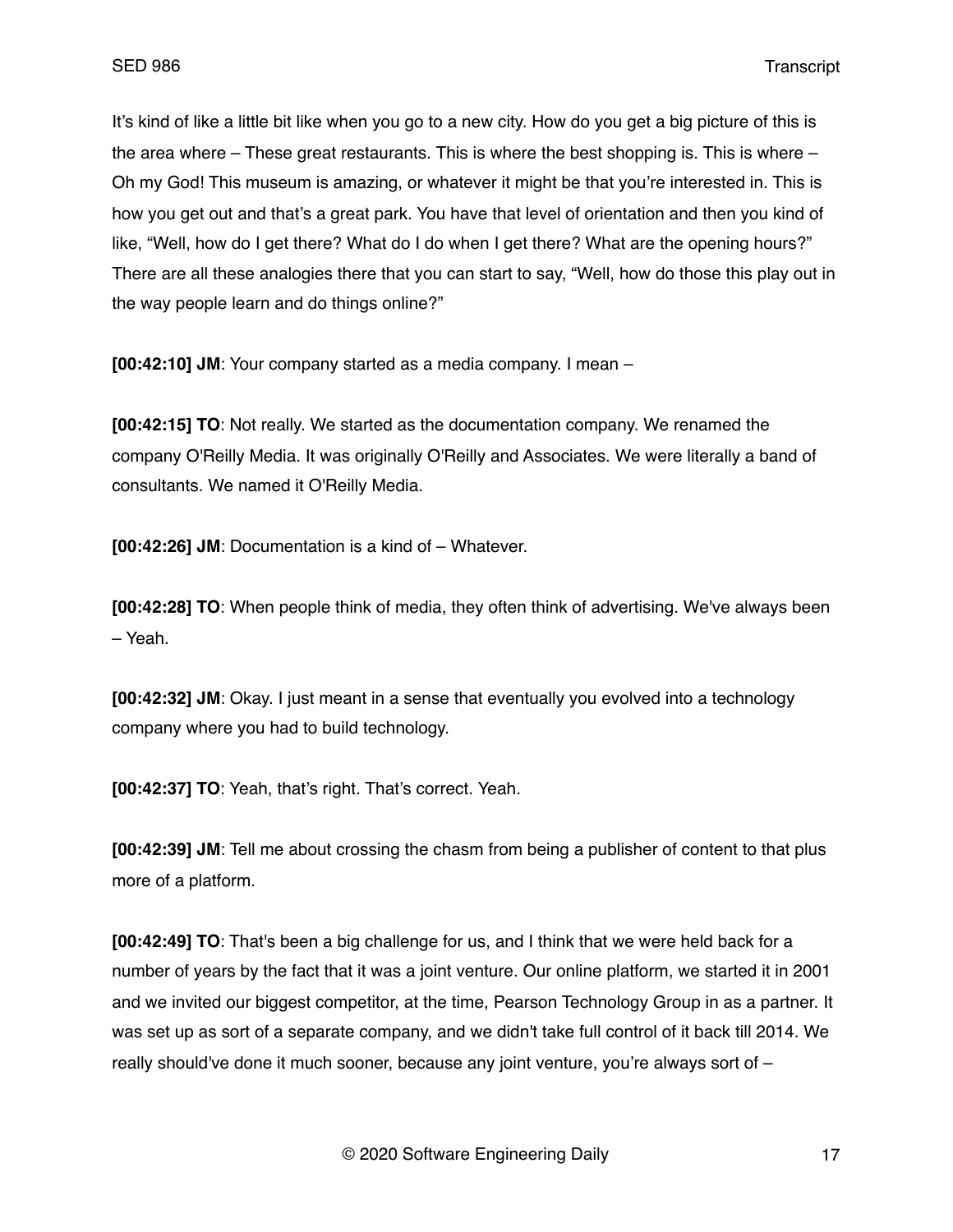**[00:43:17] JM**: Wait. What was it originally called?

**[00:43:19] TO**: It was called Safari Books Online.

**[00:43:20] JM**: Safari Books Online. Okay. That was with you and Pearson.

**[00:43:23] TO**: Yeah.

**[00:43:24] JM**: Oh gosh! That must've been really hard to unwind.

**[00:43:26] TO**: Yeah, it was. If we could have done it a few years earlier, it would've been much better, but it just meant that it was harder to be hands-on with the platform because we had these people who were reporting in the both companies. It was a separate company.

Once we took control of it again, we kind of had to really get in there and start seeing what was going on. We went through a couple of false starts, but then I think we really started to hit our stride. The thing that – This is the other side of what I am spending a lot of time on apart from things like really trying to understand how we build around the future of learning. But the other is what does it mean to be a platform?

If you look at a lot of things that I've been writing publicly, like the piece that I've written in courts. They're really about what's wrong with the idea that seems to be the Silicon Valley playbook today, which is winner takes all. Because if you really want to have a platform, it's got to be good for the people who use it.

There was this great line which Ben Thompson who writes this great news article called Stratechery calls the Bill Gates line. He has a wonderful post. It's a conversation between Bill Gates and Chamath Palihapitiya, who was the head of so-called Facebook platform. Bill probably said to him, "That's not a platform. A platform is when the people who use it a get more out of it than you do." It's funny to have Bill be the one saying that, but wisdom may come  $-$  of course, Microsoft, that was true originally. But then Microsoft started to take too much out of platform and that led the lots of problems. But that is in fact the key idea.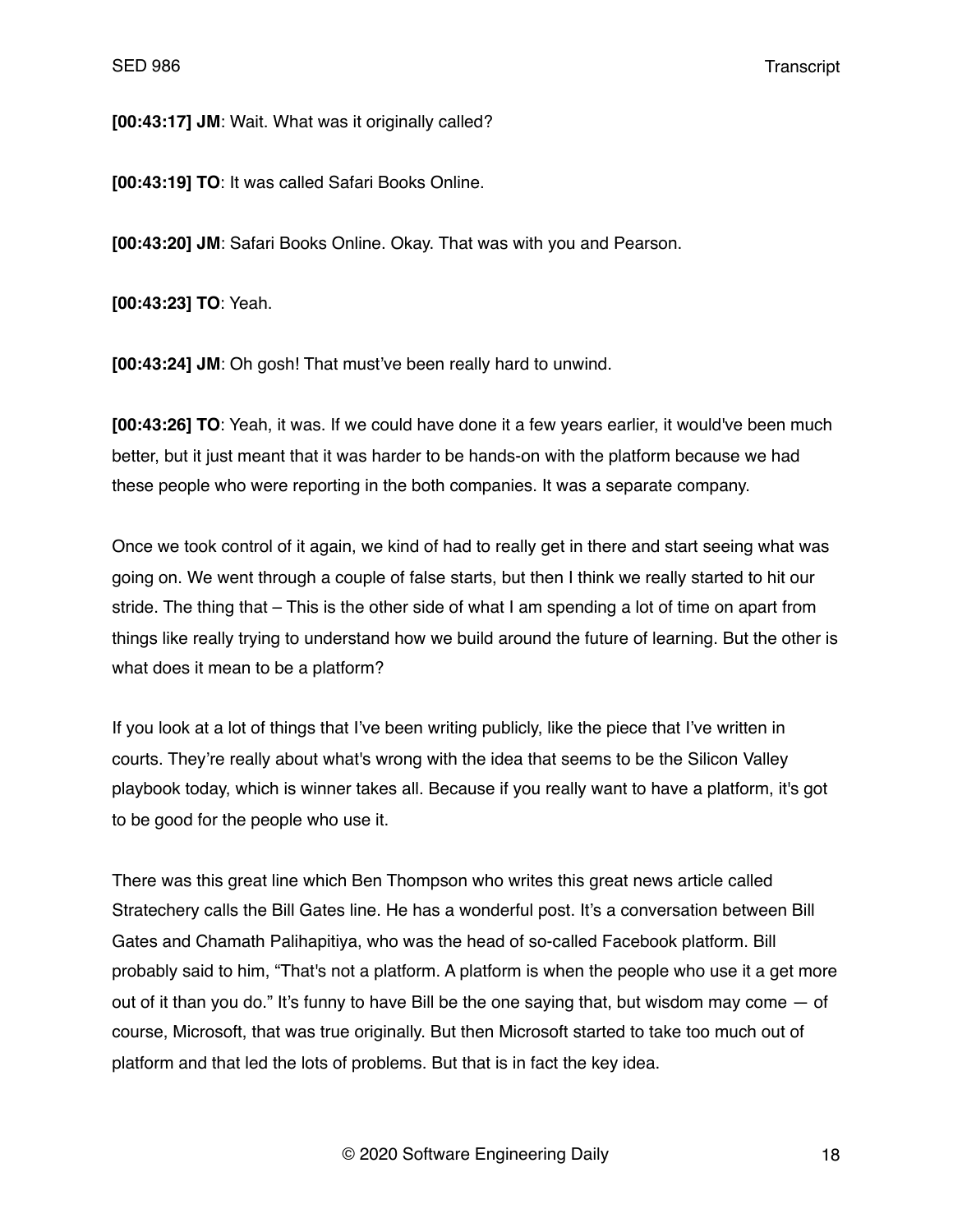I've been writing about the way that it looks to me by looking at the Google's financials and so on that they're taking more and more the value out of the web and it's becoming less vibrant as a platform. They've been – There was this sweet spot where they were really allocating value very fairly to lots and lots of people and now they're allocating more and more the value to themselves just like Microsoft did on the PC, and Apple's doing the same thing in the App Store.

I've really been working very hard to understand how we don't do that at O'Reilly. It's very easy to give yourself privileged access. Very easy to say, "Oh wow! We just introduced this feature. Wow! We're taking more of the pie. This is great." There are different kinds of  $-$  Again, this different terminology. Ben would probably disagree with me on – Maybe I'm thinking about – I may be mixing up whether – Anyways, maybe somebody else. But anyway, this idea of platform –

**[00:46:06] JM**: Okay. Ben Thompson is standing for every tech company.

**[00:46:08] TO**: Yeah. Right. Platforms versus aggregators and so on, but there are people who are pure enablers. You think about somebody like Stripe. They don't control anything. They've just provided some infrastructure library, or Twilio, or whatever. Whereas someone like Google, or Facebook, or Amazon, whether you call them an aggregator or a platform, they're really in the position to decide who gets what and why, which is they control the economy of their platform. It's real temptation to cheat. Microsoft did it on the PC. They gave themselves privileged APIs. They also where they were saying, "Well, great! Wow! These great applications. We'll do those too." Then they privileged their own applications, and now you see the same thing with Google, these various kinds of content that really are commodities where you kind of go, "Okay. Everybody's building on – Whether data that's provided by the U.S. government. Well, Google or stock data, or whatever. This is public data. That's fair.

But then there are things like, say, Trip Advisor, which spent 15 years sort of building up this database of customer comments and then Google says, "Well, we've got to do that. We're going to actually – We think we don't want to pay these guys. This way we'll just use our platform position to put our content first and our reviews first." I kind of think that's very much the Microsoft play.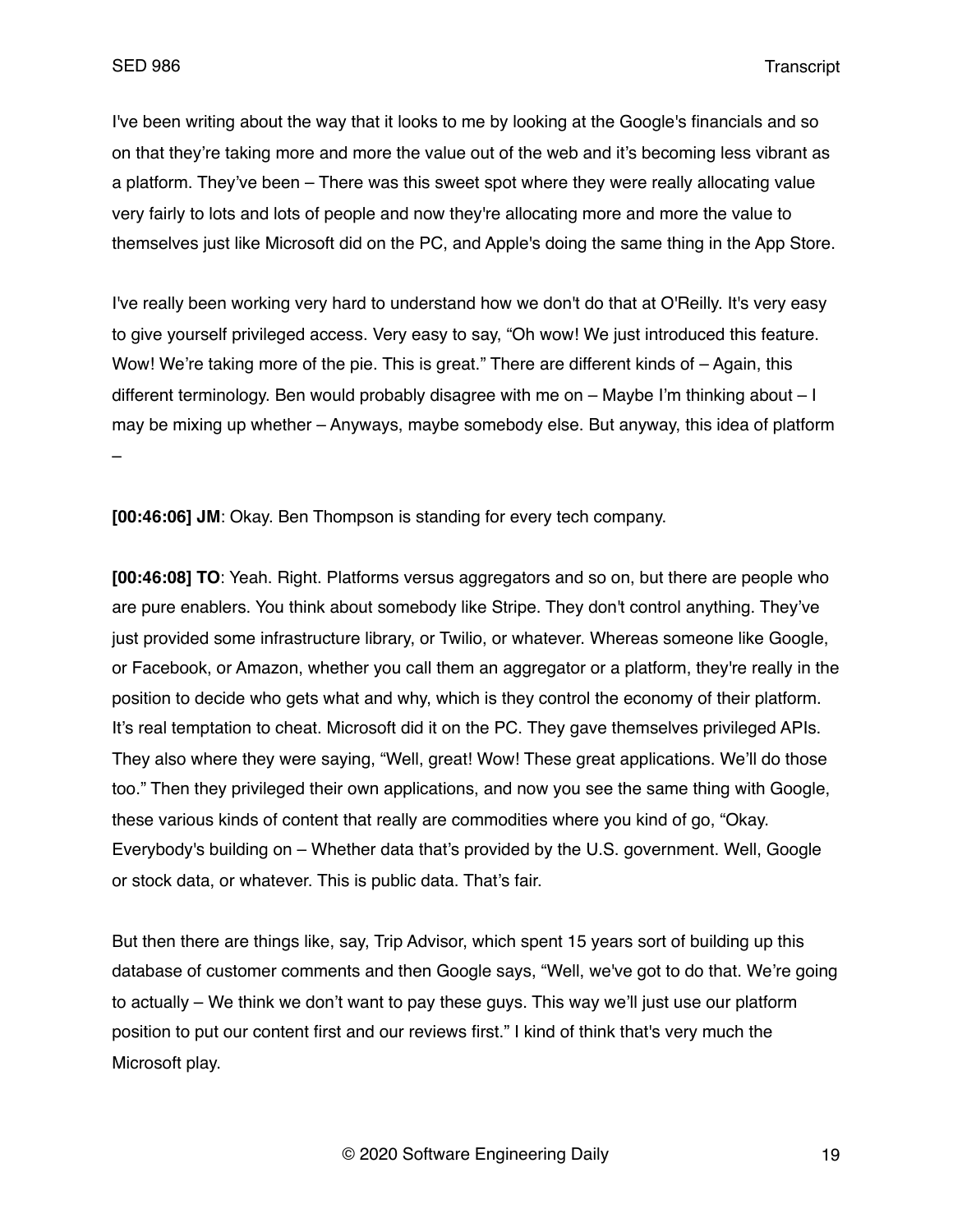Back to O'Reilly, we do have a privileged position because we're both the platform for our online learning platform and we are a participant. Still, it makes me smile all the time and it must have been 2-1/2 years ago now. Whenever we introduce our live online training, Laura Baldwin, our president who really runs the company day-to-day calls an emergency meeting of our exec team. She says, "We have a real problem. We introduced live online training. It's been so successful that Pearson's revenue is going to fall by half in the next month." This is a problem. It wasn't like, "Wow! We just took – We introduced this new feature." First of all, when we introduced it, we socialized it through all our – Through our partners.

**[00:48:13] JM**: Sorry. This was when Pearson was still part of it?

**[00:48:16] TO**: No. Pearson it still is a part of it. They're not an owner now.

**[00:48:20] JM**: Oh, okay.

**[00:48:19] TO**: But they're still on the platform as hundreds of other publishers of content. We really are a platform, but we introduced this new feature, but we went all-in on it. We introduced 100 live online trainings and Pearson introduced 10. It was such a successful new feature that the revenue is allocated among publishers in proportion to usage and we were just – It's actually usage times price is a somewhat complicated algorithm for it. But the problem was we sucked a huge amount of value out of the platform.

What we end up doing was radically reducing the price of our online trainings until the other people on the platform could catch up, because our goal wasn't to like take the value. It was to keep them producing value. I've been thinking a lot about this idea of two-sided markets, and maybe some of – Actually, I started thinking about this a lot with Uber and Lyft and some of these online matching marketplaces where you go to track drivers, you go to track passengers. That was the first piece I wrote for courts. It was a critique on split-scaling. Because there was so much capital they were able to say, "Oh! We're just going to optimize for the passenger side and we're going to screw the drivers."

They treated the drivers as sort of a fungible resource. In fact, if Capital had been less scarce, we might've got a different balance of who gets what and why, which is that fundamental

© 2020 Software Engineering Daily 20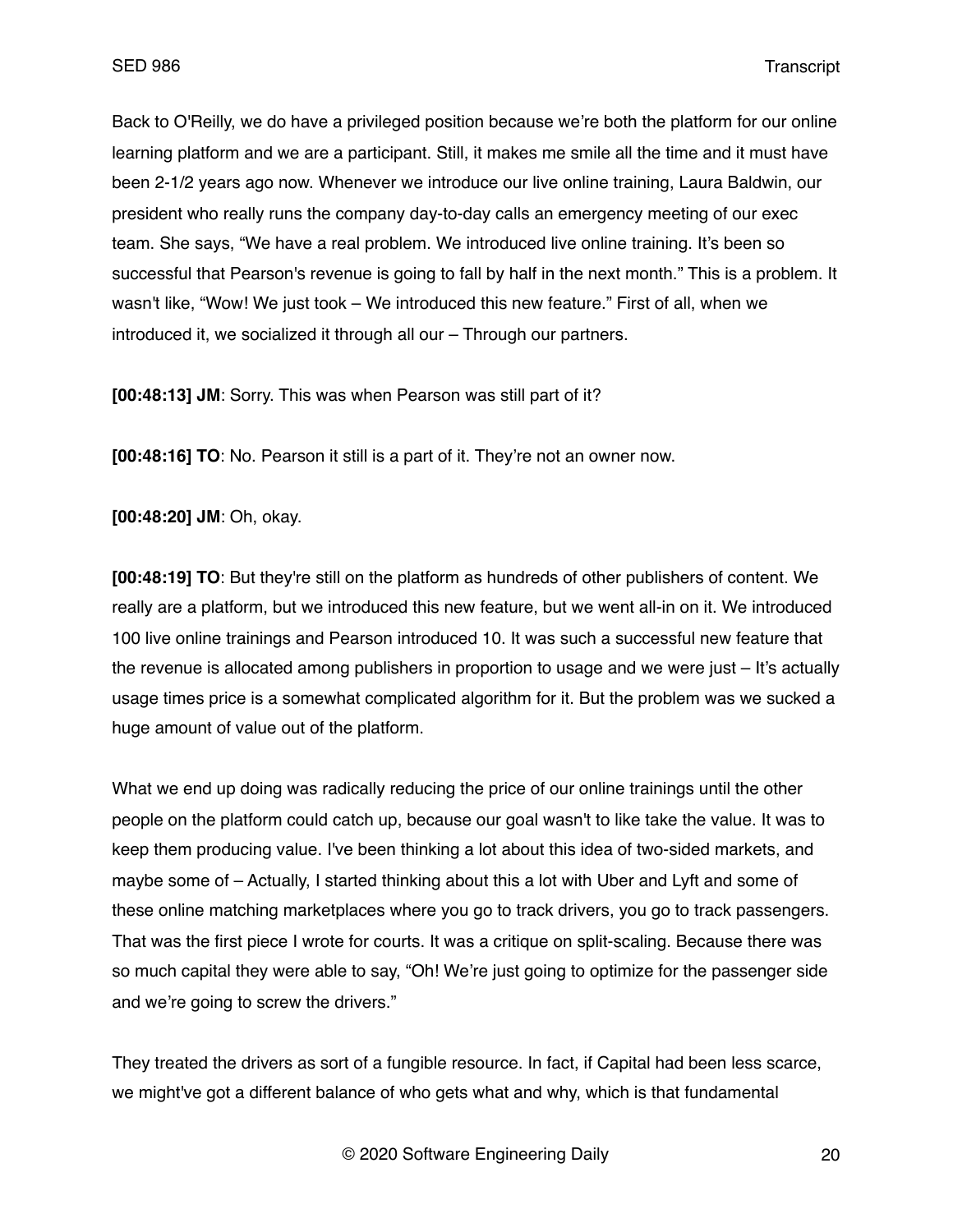question of economics. You go, "Okay. Well, we're going to have to pay this much so the drivers are going to have to pay this much, or the passengers." In a way, I think we've forgotten that a platform thrives when suppliers thrive.

At O'Reilly, we're spending a lot of time. When we introduced a new feature like Katacoda, how do we get other people on board? How can they use it? How do we teach them to create content in areas that we're not going to do it? I think most of the platforms I see out there, maybe they start by bootstrapping some content from outside providers and then they're like, "Well, actually, this is a really lucrative area. We should do this ourselves." I think our fundamental commitment to this as a platform play I think is something very distinctive.

# [SPONSOR MESSAGE]

**[00:50:43] JM**: Over the last few months, I've started hearing about Retool. Every business needs internal tools, but if we're being honest, I don't know of many engineers who really enjoy building internal tools. It can be hard to get engineering resources to build back-office applications and it's definitely hard to get engineers excited about maintaining those back-office applications. Companies like a Doordash, and Brex, and Amazon use Retool to build custom internal tools faster.

The idea is that internal tools mostly look the same. They're made out of tables, and dropdowns, and buttons, and text inputs. Retool gives you a drag-and-drop interface so engineers can build these internal UIs in hours, not days, and they can spend more time building features that customers will see. Retool connects to any database and API. For example, if you are pulling data from Postgres, you just write a SQL query. You drag a table on to the canvas.

If you want to try out Retool, you can go to retool.com/sedaily. That's R-E-T-O-O-L.com/sedaily, and you can even host Retool on-premise if you want to keep it ultra-secure. I've heard a lot of good things about Retool from engineers who I respect. So check it out at retool.com/sedaily.

## [INTERVIEW CONTINUED]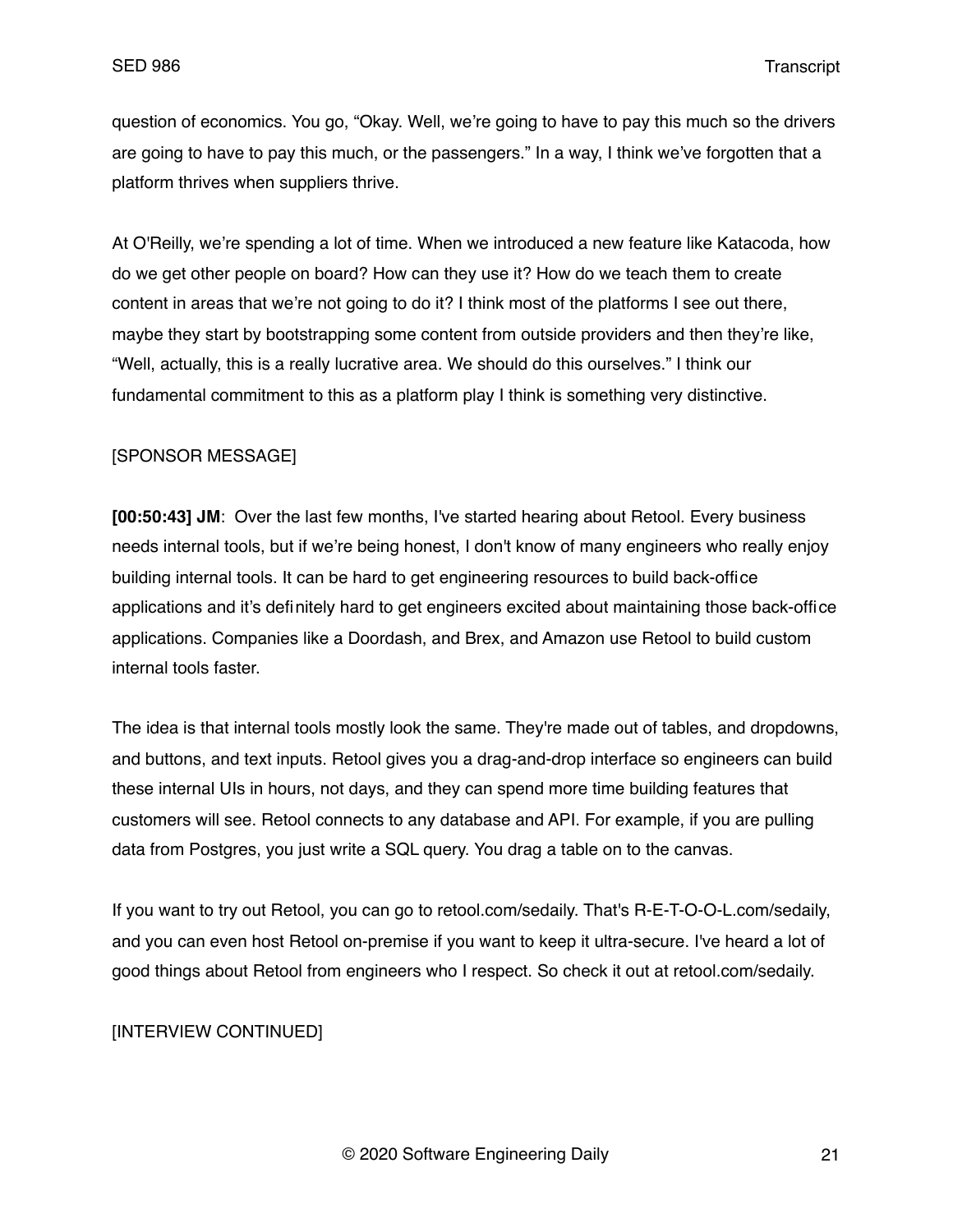**[00:52:19] JM**: A question that's somewhat tangential to that. Coming back to the idea of your nonfinancialized company, it is hard to compete for top talent if you are not one of these financialized companies, because a lot of the best talent can go to a place like Airbnb or Stripe and get not only great cash positions but can get lottery tickets that can mean so much money in a financialized company.

As you've shifted to becoming more and more of a technology platform, in some ways your growth is going to be bottlenecked by how many good strong engineers you can get, or I guess the strategic leadership. How do you reconcile that competition for talent with the financialized companies?

**[00:53:11] TO**: Well, I think that I won't deny that it's a serious challenge. We're competing with companies that effectively have a currency that is –

**[00:53:19] JM**: Super money.

**[00:53:20] TO**: Super money. Yes. What I've called super money. First off, idealism goes a long way. There are people who are sick and tired of working for companies that they don't feel good about. But also I think there's also a bit of fatigue at the lottery nature of this thing. Yes, there are companies. There are definitely companies where you can get a guaranteed huge return. Amazon will pay you in stock and it's likely they keep paying off. On the other hand, if you're kind going to a startup, that's becoming less and less – Because the big guys are in fact doing it wrong exactly in the way that I'm saying. They're kind of taking too much of the value. Think about some of the companies they have invested in where it was sort of like, "Oh, yeah. Amazon says that's a really nice idea. Sell to us, or we'll just do it." I think a lot of people have felt like they've been screwed over by the venture capital model, in which they're basically cannon fodder and chips and betting in a casino mindset.

That's part of it. The other thing that I think really helps us we have a distributed work environment so we can hire people who are not here in Silicon Valley where everything is so expensive, and there are good engineers all over and we work a lot remotely and we've kind of developed it. I think it's the combination of values, the combination of being a distributed company.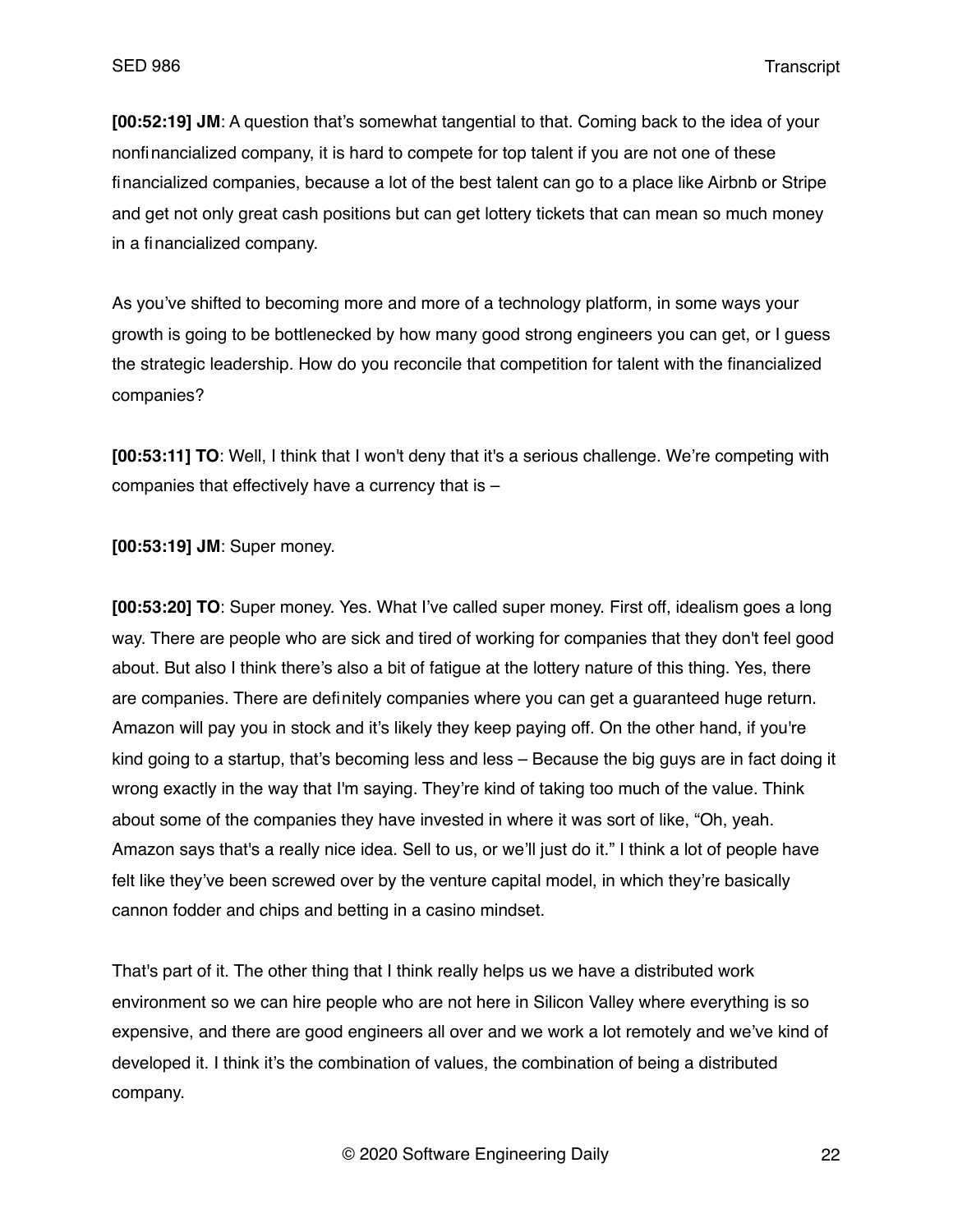I mean, there's no question that would we like to be able to get people more easily? Absolutely. I also say, my wife, Jen Pahlka, runs a nonprofit code for America, where trying get people where there's absolutely no prospect of it, an exit or outcome, and that you still find good people.

When she was at the White House and recruiting people for the United States Digital Service, these people said, "Well, I can make Larry and Sergey a little bit richer or I can make it possible for people to get healthcare." When you think about the healthcare sort of rescue team that came out of Google where they're like, "Oh, yeah," and then they thought it was just going to be a temporary thing and then it was some of like, "Whoa! We are really impacting people's lives. At Google, we're not doing that anymore." I think people want to have a positive impact and people want to make a difference.

**[00:55:43] JM**: Yeah. Since we're kind of near to the end of our time, I want go into some further flung question, because you do write a lot of editorials, or not a lot, but you read enough editorials to make me curious. I follow your Twitter, the concept of publisher versus platform. We've explored this a little bit, but more in the context of O'Reilly, which is pretty tame relative to the questions faced by some of the other publisher/platform? People have vastly divergent views on how sympathetic they are towards Twitter and Facebook for the kinds of content moderation and censorship issues that they have.

Do you have any concise perspective for what these companies should be doing differently? Do we even have enough experience with this domain to legislate from the outside or do we kind of have to just give credence to Facebook and YouTube and Twitter and just assume they're doing their best? What can we actually say confidently about what they should or should not be doing?

**[00:56:52] TO**: Well, I guess I would say a couple of things there. First off, the way we talk about the issue is really badly broken. This is not about free speech ever. It's not about free speech, because if you think about how social media works, anyone can speak. But the question is not about censorship. It's not about stopping somebody from saying something. It's about how much do you choose to amplify what they have said?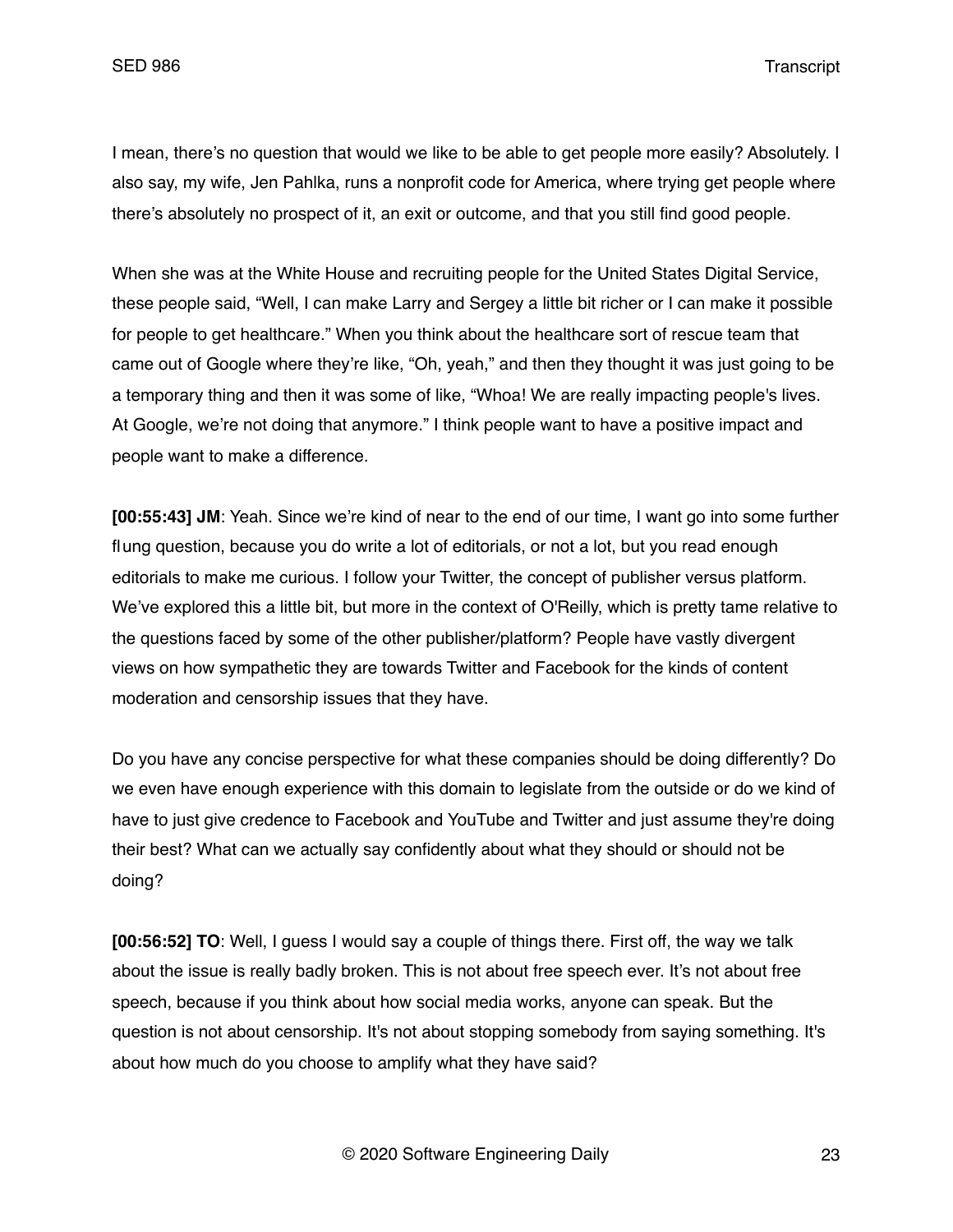Chris Cox who was the chief product officer of Facebook I thought put it pretty well. He said, "I think our issue is anybody can speak, but we don't have a responsibility to give them -" Anybody can get on their soapbox on Facebook, but we are not responsible for gathering their audience, and we shouldn't be.

The way I think about Facebook, and Twitter, and Google to the extent they do this, YouTube, they are absolutely responsible for their curation. They're absolutely – Just like if New York Times chooses to put fake news on its front page, you go, "Hey! You just curated that stuff up to the front," and yet that is what Facebook is doing all the time, is curating stuff. Yes, their individual front pages, but they're curating stuff to the front, and they should be held accountable for that. That being said, I think they are working very hard on it.

One of the really good examples of this recently, there was a new study came out and somebody said, "Oh, everybody talks about how YouTube radicalizes people. Well, we just did this new scientific study and we found that, in fact, YouTube is actually making people more moderate when they  $-$ "

I reached out to Rene [inaudible 00:58:46] who'd been one of the early people who was raising the flag on this and she said, "Yeah, because they've changed what they do in response to all of the red flags that were going out." They have made progress.

**[00:58:58] JM**: Hold on. Do you ever, where are these people getting the data that they're talking about for doing these gigantic studies? It seems so questionable to me that you could actually get enough data to really say this with confidence.

**[00:59:09] TO**: No. There's a very good book by Yochai Benkler and team at Harvard called *Network Propaganda* where they were just using. You can public Twitter data, for example. They were studying – That was another thing, and I just –

**[00:59:23] JM**: Do you know what percentage is bots. You don't know what the denominator is.

**[00:59:27] TO**: I mean, the point is, weathers it's bots or humans, you can kind of look at what happens to it on the network. It's like it does it matter if it's a bot that got on your front page or if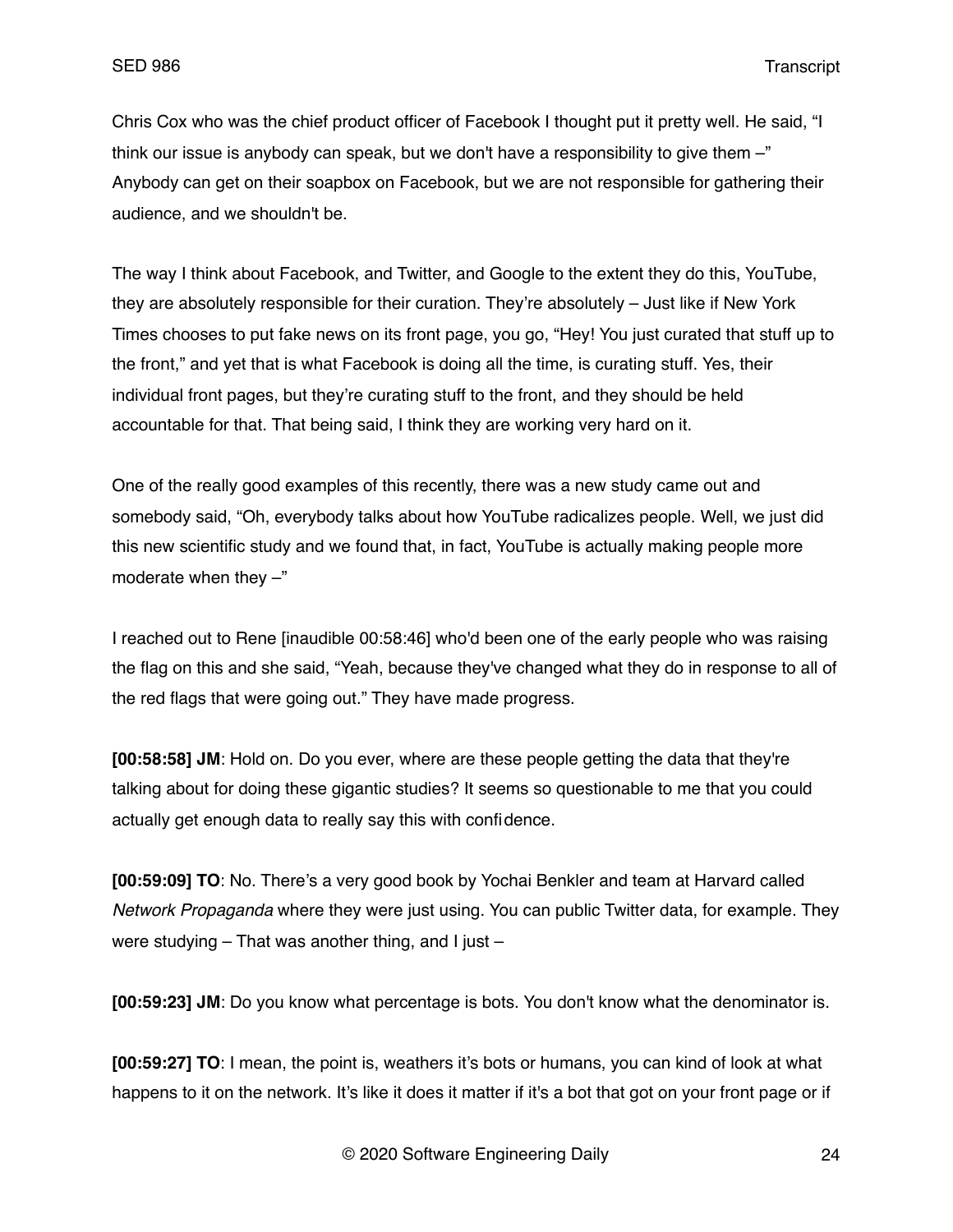it was from a human. That's not what they're trying to measure. They're just trying to say, "How does it propagate?"

**[00:59:43] JM**: No. I'm saying the bot. If they're measuring whether a bot got radicalized, like if they're saying, "Oh! Before radicalization, this was after radicalization," whether or not it's a bot matters.

**[00:59:54] TO**: Well, sure. I mean, I think, I'm not sure you would even consider that a bot would be radicalized because the bot has a purpose.

**[01:00:02] JM**: No, but that's the point, is how would you identify the dataset for a study like this? If you're trying to identify how humans – Anyway.

**[01:00:07] TO**: Yeah. I am not deep into that particular set –

**[01:00:09] JM**: Okay. Different question. Sorry. Not for you.

**[01:00:11] TO**: I do think that we are holding these guys feet to the fire is important, but recognizing how much progress they have made and how much effort they've put in towards it is important. Because if you contrast them with mainstream traditional media, there are companies, Fox is a notable example, that actually has a business model around actually canonizing this information back to Yochai's book, *Network Propaganda*. They literally looked at the spread of fake news and they said, "Look. It actually starts equally on the left and the right." On the left, mainstream media tends to tamp down rumors. They start to spread. Then at some point mainstream media doesn't kind of raise them to the top. On the right, it gets up to the top and Fox treat it as real news, and that's the big difference.

Here's a company that whose business model is to spread misinformation. I guess that's always been true. You think back at William Randolph Hearst and the Spanish-American War, you want a war, I'll give your war. But we are in an era of yellow journalism. I think that there is a mainstream media conspiracy to blame tech.

**[01:01:32] JM**: I agree.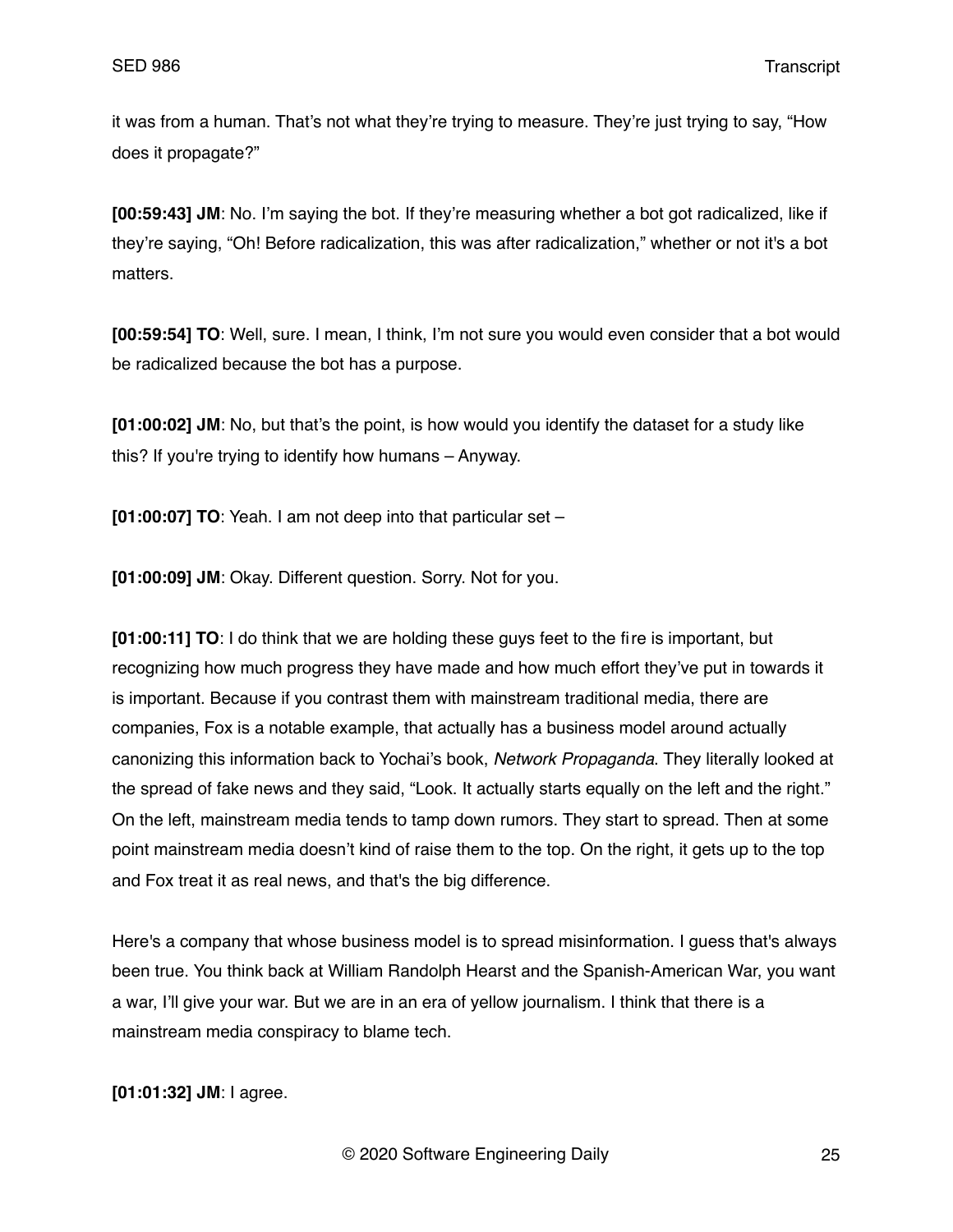**[01:01:33] TO**: And that we need to basically not buy that, because the tech companies are doing more than any of the mainstream media companies to actually fight this. Mainstream media companies are still – They're like, "Hey, man." They're eager for their clicks. They'll do  $c$ lickbait headlines even the best  $-$  now, that being said, there is this issue that this fundamental Achilles' heel of the social media engagement model that it tends to reward sensationalism, but there is a problem that companies like Facebook are trying to moderate content that they are also incentivizing, and that's a serious problem.

**[01:02:21] JM**: Completely agreed. Love your summarization there. There was the case of Cloudflare making a decision to shut down a white supremacist site that was hosted on Cloudflare servers. Do you think hosting companies should be forced to be treated as content moderation platforms? Should they be total open blank platforms? How should they answer this question?

Again, this goes back to I think a lot of people don't really understand the concept of censorship. Censorship is something that a government can do. Censorship is something that someone empowered us. If somebody says, "Look. I don't want your business because I don't appreciate your values," I think that's a perfectly reasonable consumer decision. It's no different than somebody saying that – Again, it's sort of tough, because there are cases where the government intervenes. For example, these are protected classes. You can't discriminate on the basis of race. You can't discriminate on the basis of sexual orientation. You can't discriminate – Again, that's the government, which is something that expresses our collective will making that determination.

That's why Mark was saying, "Hey, we would really like the government to give us more guidance on some of these things." But in the absence of that guidance, there's no reason why Facebook, for example – My personal advice to Mark was, "Look. You got to stop pretending that this is some kind of vast democracy where your users get to decide in this free speech." It's like, "You're a king. Your job is to be a good king."

It didn't go anywhere, but I think if he had values around like, "No, there're a bunch of stuff that I really don't believe." It was like, "Hey, if Rupert Murdoch can say, "I don't believe in climate

© 2020 Software Engineering Daily 26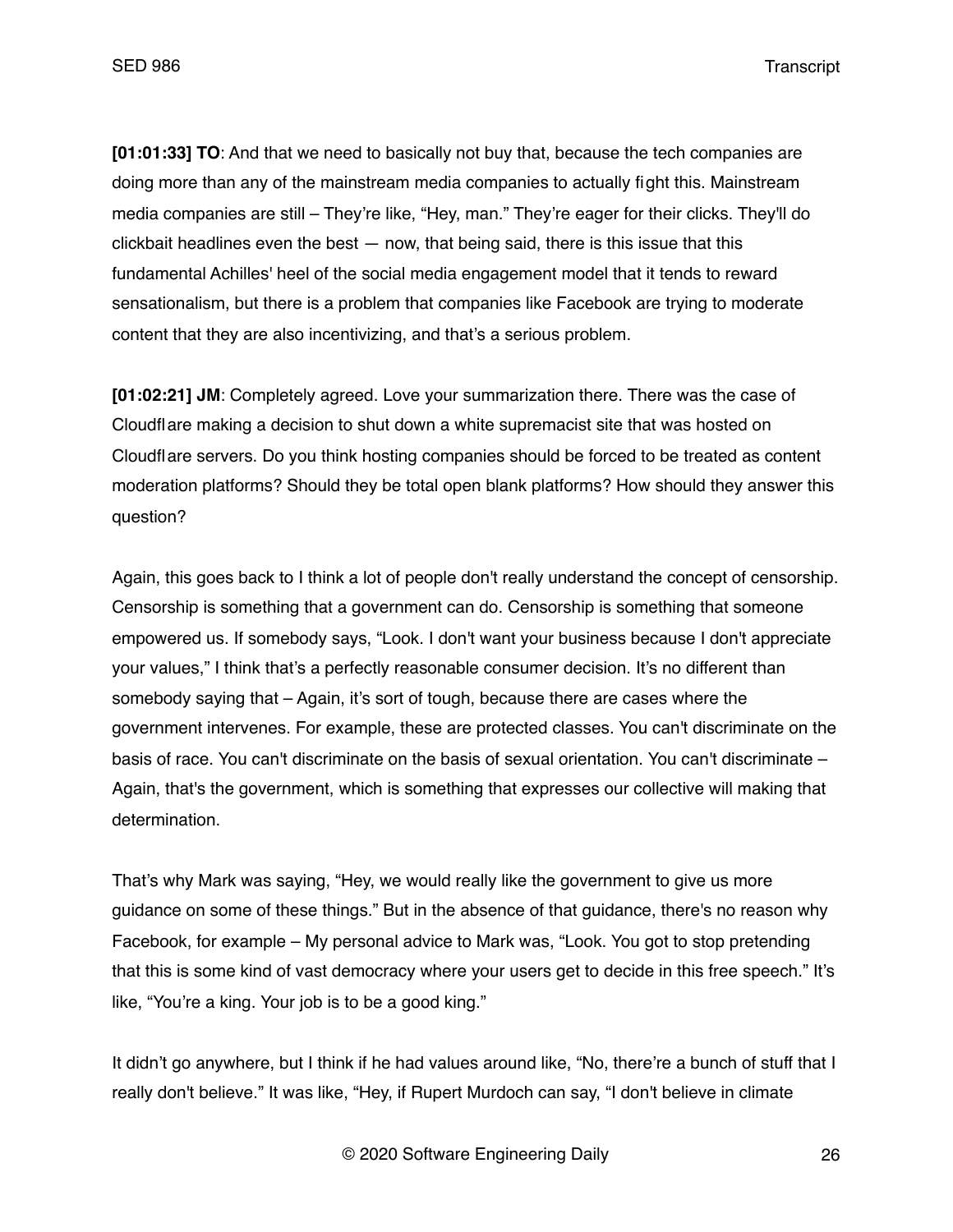change and I'm going to basically not cover any of it and I am going to–" Nobody talks about that as like, "Oh my God! How is it that Fox is censoring any news about climate change and amplifying climate denial and they're not having their feet held to the fire? That's their – Because everybody says, "Well, this. They're right as a media company."

Why would it be any different if Facebook said, "No. Actually, we're taking a stand on some issues." I think that they're a little bit lily-livered hiding behind the free speech idea, and I love it when somebody says, "No. We're not going to host a white supremacist site. We're not going to host hateful content. We are going to actually take action." I think we need more of that, not less of it.

Of course, if there are – Where you get into issues is when companies are in a position of great power, when somebody has a monopoly. But I actually think many of the – There's a lot of this a lot of mao-maoing of social media companies by the right-wing saying, "You are censoring us." When in fact the evidence is the opposite, they're actually – In fact, I just read Steve Levy's forthcoming book about Facebook, and there's a lot of evidence from inside Facebook that they were basically like in the 2016 elections. They thought Hillary was going to win. So they've spent a lot of time trying to appease the right-wing. Why piss them off? It's not going to matter. Actually, it's a matter of opinion, but there were opinions of people on the inside who thought, "Yeah, we are basically appeasing the right wing." It wasn't – Whereas the right-wing is saying, "Oh, you're censoring us." No. They're actually amplifying that.

I think that the idea, we will get better at all this. I do think that is true. But I do think it is – Because it has become a subject of kind of cyber warfare, that's going to be hard. We have a long way to go before it gets better. In fact, it may never get better.

I don't know if you've read the Neal Stephenson's fall, but it opens with this so great kind of like little section where they're really talking about people who this is massive disinformation campaign on Facebook and people just don't want to know the truth. Not on Facebook. On the equivalent of social media.

**[01:06:33] JM**: That sounds like reality.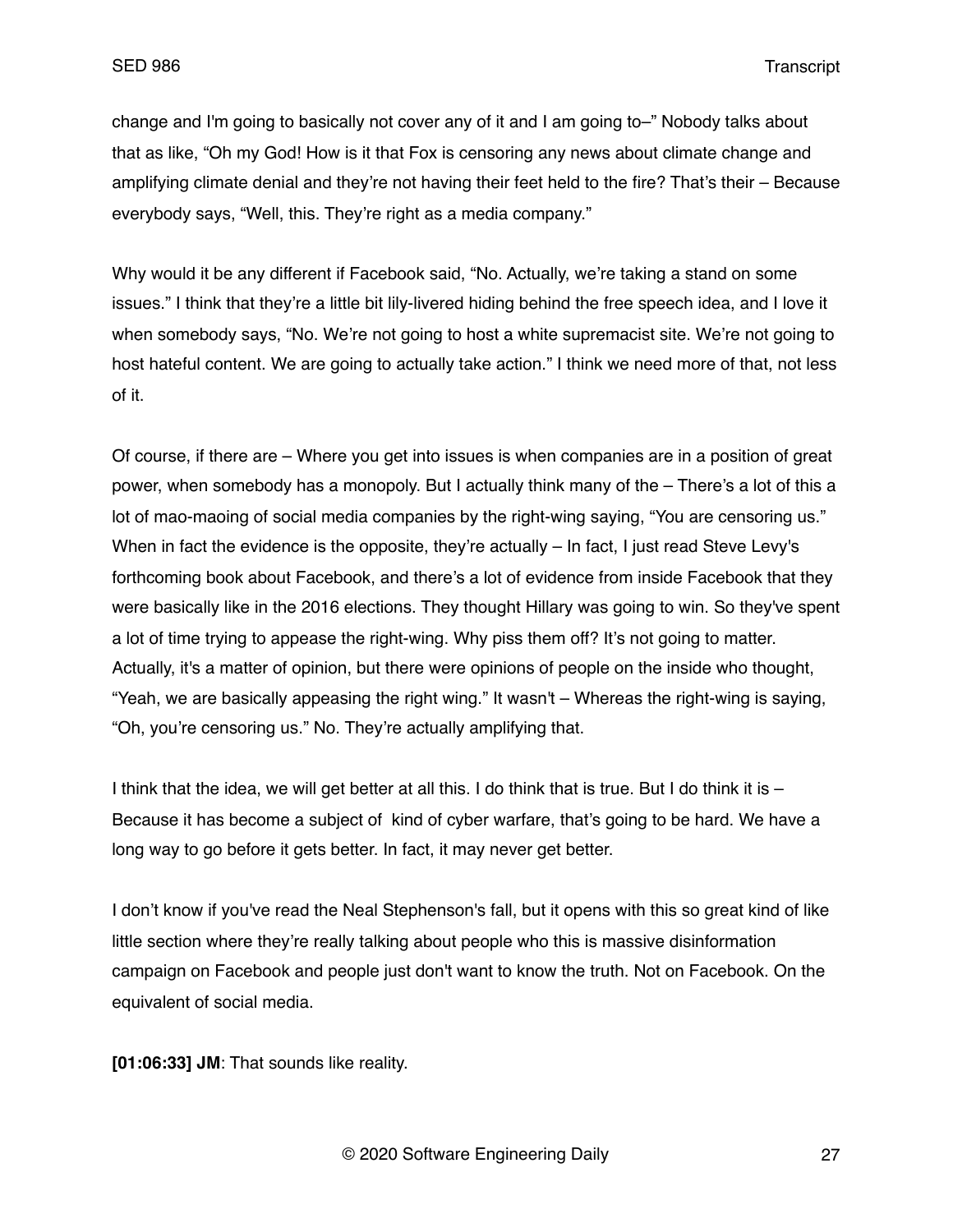**[01:06:34] TO**: Yeah. But literally, where this is sort of fake nuclear explosion, people won't go to the town to see that it's actually still there. It's just the willing desire of certain priorities to believe certain things and have consensual – Sort of like, "Anyway, whatever." That is something that is problematic. I do have to say, if you have the perspective of history, you do realize these things can get so seriously out of control and you do end up with the fall of a civilization.

There's a wonderful book called *The Swerve*, which is really about the rediscovery of science in the Renaissance, but it starts with kind of like this beautiful picture of the devotional literacy and knowledge in the Roman Empire and this sort of turning point where a female Egyptian mathematician, Hypatia, stoned to death for being smart. That's kind of in some ways the telling of Greenblatt's book, that is the turning point that leads to the dark ages. Where basically there was a turning away from knowledge.

I think we have big parts of our society look at something like climate change where people are saying, "We don't want to believe the scientists. We want to believe –" And there are people who have their political or commercial interests pushing that narrative and there are people who swallow it and then we see this sort of turning against expertise. There's a lot of people playing with fire and this huge issues at stake, not just the politics, but look at the environment and you look at where the future goes. Helping people to navigate this new landscape is really important.

**[01:08:27] JM**: Tim, O'Reilly, thanks for coming back on.

**[01:08:30] TO**: Thank you.

#### [END OF INTERVIEW]

**[01:08:39] JM**: Today's show is brought to you by Heroku, which has been my most frequently used cloud provider since I started as a software engineer. Heroku allows me to build and deploy my apps quickly without friction. Heroku's focus has always been on the developer experience, and working with data on the platform brings that same great experience. Heroku knows that you need fast access to data and insights so you can bring the most compelling and relevant apps to market.